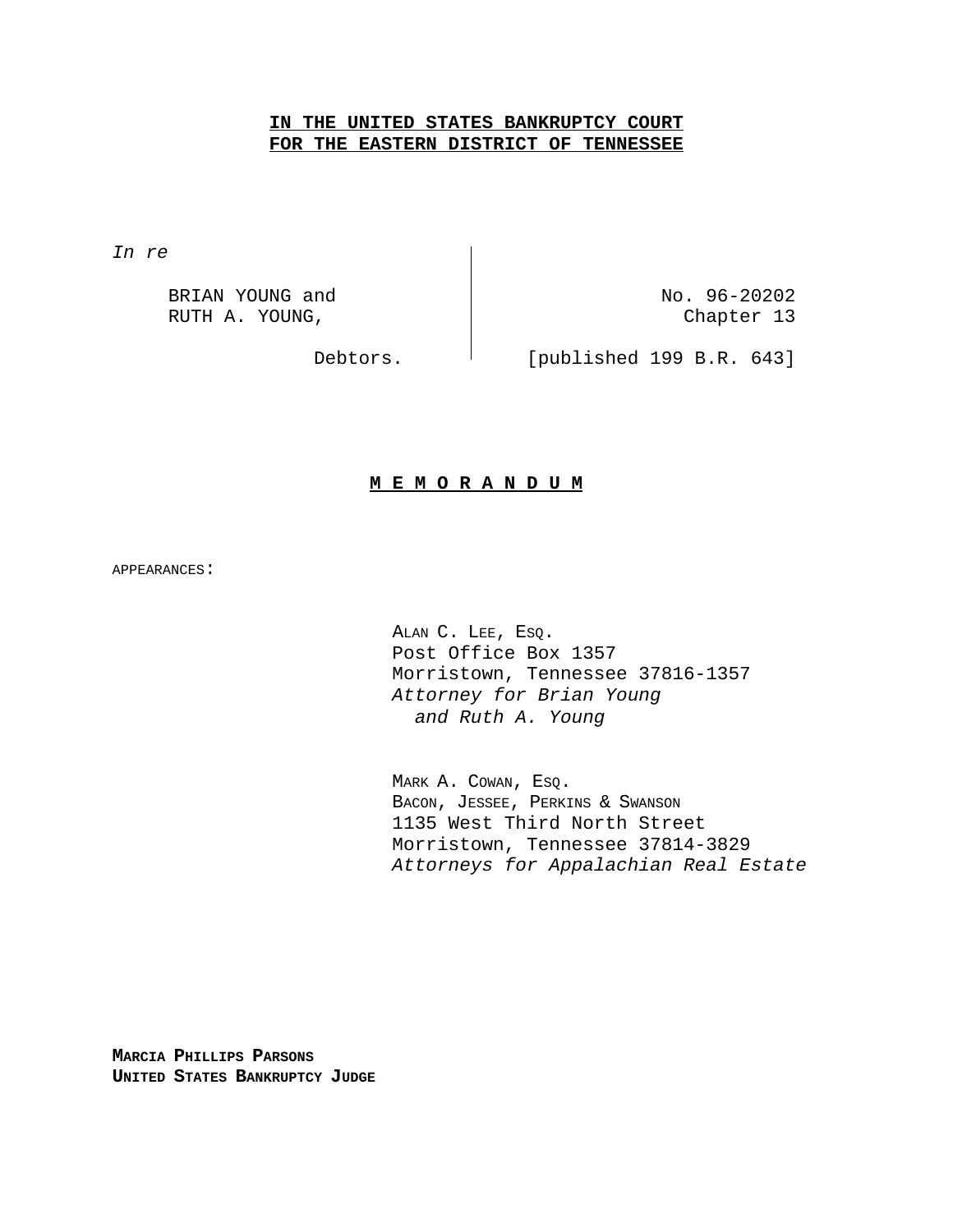This case is before the court upon the objection to confirmation filed by the holder of a second mortgage on the debtors' residence. The issue presented by the objection is whether 11 U.S.C. § 1322(c)(2), which was enacted as part of the Bankruptcy Reform Act of 1994, permits a "cramdown"<sup>1</sup> of an undersecured residential mortgage if final payment under the mortgage falls due during the life of the plan, notwithstanding 11 U.S.C. § 1322(b)(2) and the U.S. Supreme Court's ruling in *Nobelman v. American Savings Bank*, 508 U.S. 324, 113 S. Ct. 2106 (1993). The court answers the question in the affirmative. This is a core proceeding. *See* 28 U.S.C. § 157(b)(2)(L).

## I.

This chapter 13 case was filed on February 8, 1996. According to the debtors' schedules filed shortly thereafter, the only real property owned by the debtors is their home which is located on six acres of land. The schedules indicate that the house and acreage together have a current market value of \$50,000.00, subject to a first mortgage held by Home Federal

 $1$ The process whereby a secured claim is "written down" under 11 U.S.C. § 1325(a)(5)(B) is sometimes referred to as a "cramdown" because a secured creditor is forced to accept secured status under the plan only to the extent of the value of the collateral. *U.S. v. Arnold*, 878 F.2d 925, 928 (6th Cir. 1989), *rehearing denied* (1989).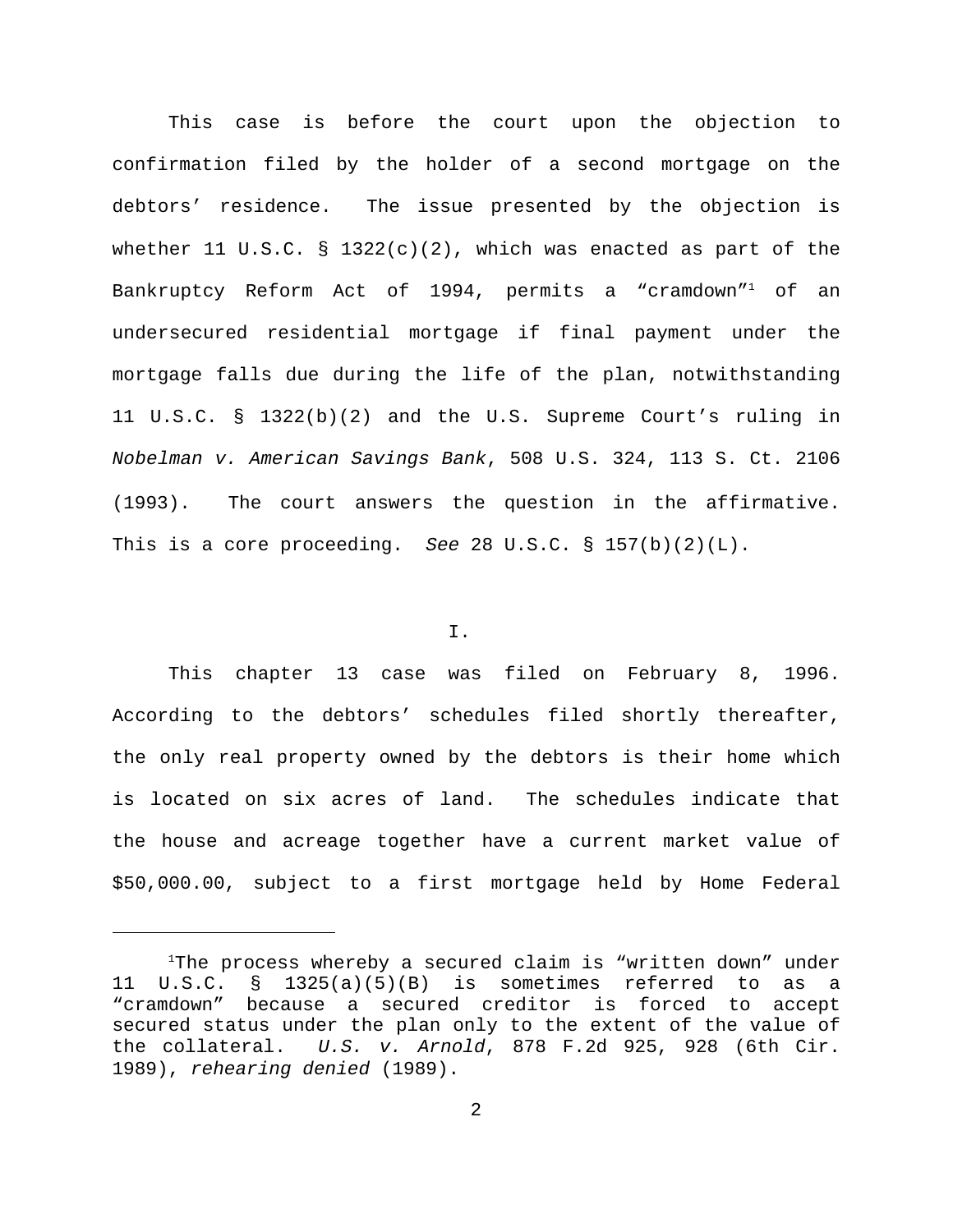Bank ("Home Federal") in the amount of \$42,000.00 and a second mortgage held by Appalachian Real Estate ("Appalachian") in the amount of \$13,000.00. The debtors' proposed chapter 13 plan provides for continued maintenance payments to Home Federal on the first mortgage with the arrearage owed to Home Federal to be paid in full at the rate of \$60.00 per month. With respect to the second mortgage held by Appalachian, however, the debtors seek to "cramdown" the mortgage to the difference between the value of the debtors' real property and the amount of the first mortgage (\$50,000.00 - \$42,000.00). The plan proposes for Appalachian to retain its lien and to be paid a value of \$8,000.00 at \$175.00 per month plus 9% interest, with the remainder of Appalachian's claim to be paid in accordance with the proposed treatment of unsecured claims. Prepetition allowed unsecured claims will receive the greater of 20% or funds available, with the debtors making monthly payments into the plan of \$820.00 for sixty months.

Appalachian objected to the plan contending that the debtors' proposed treatment of its claim impermissibly modifies the claim in violation of 11 U.S.C. § 1322(b)(2) which prohibits the modification of claims that are secured "only by a security interest in real property that is the debtor's principal residence." In the alternative, Appalachian maintained that the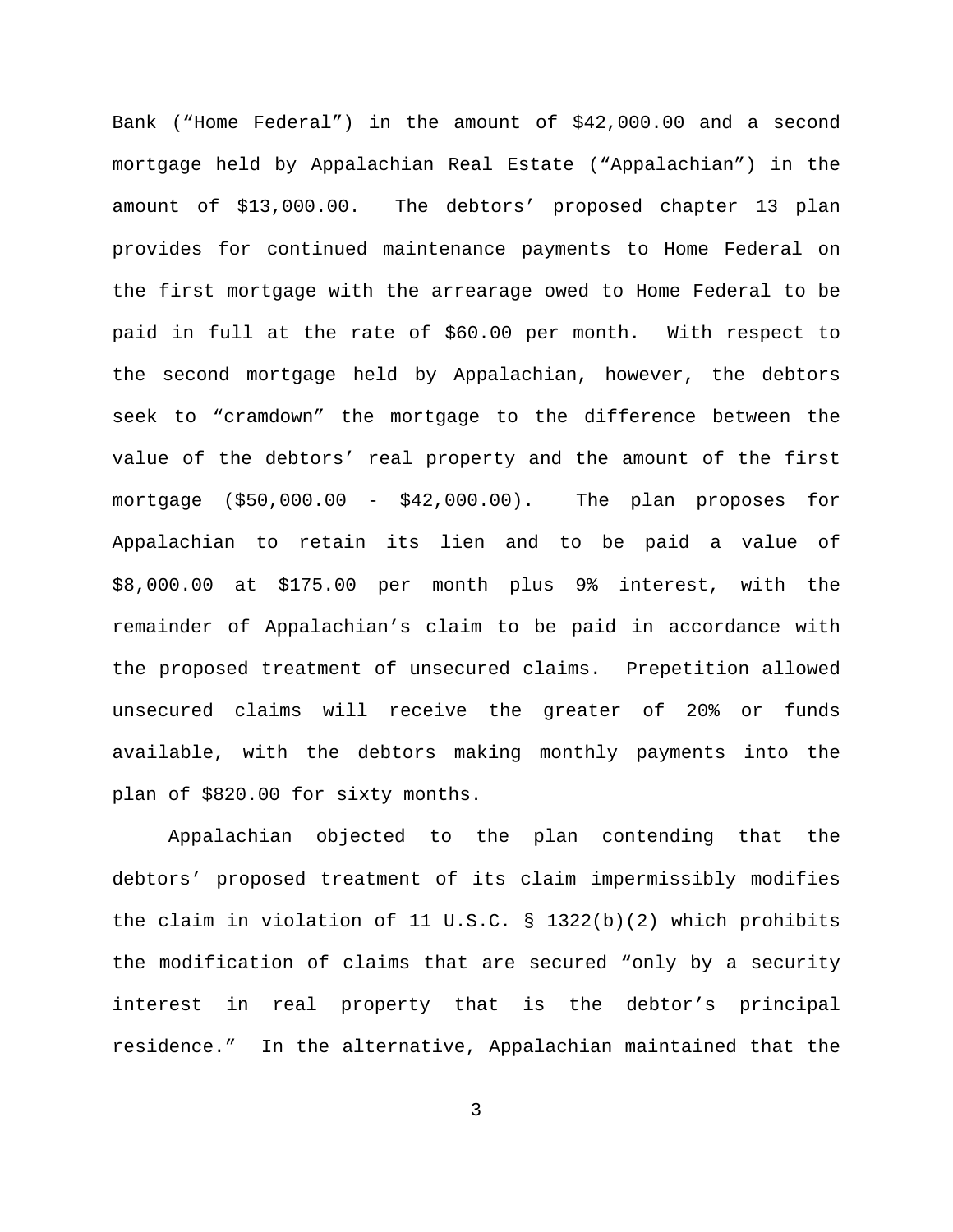debtors' real property is worth more than \$50,000.00 and that, accordingly, the debtors have undervalued Appalachian's interest in the debtors' home. The debtors responded that their valuation is correct and that modification of Appalachian's claim is authorized by 11 U.S.C. § 1322(c)(2) because final payment of the Appalachian mortgage falls due prior to the completion of the debtors' proposed five-year plan.

A hearing on the objection was held on June 4, 1996, wherein the court found that the value of the debtors' real property was \$55,000.00. By the time of the hearing, Home Federal had filed a proof of claim which indicated that the amount owed on the first mortgage as of the date of the filing of the petition was \$43,573.54. Thus, to the extent that Appalachian's second mortgage can be reduced to the difference between the value of the residence and the first mortgage, Appalachian is secured to the extent of \$11,426.46. Because the debtors' proposed plan provides for a value of only \$8,000.00, the court sustained the objection of Appalachian as to value. The court reserved, however, the issue of whether  $\S$  1322(c)(2) of the Bankruptcy Code permits modification of Appalachian's claim as proposed by the debtors and requested that the parties file memoranda of law on the issue. Briefs having now been filed, the issue is ready to be resolved by the court.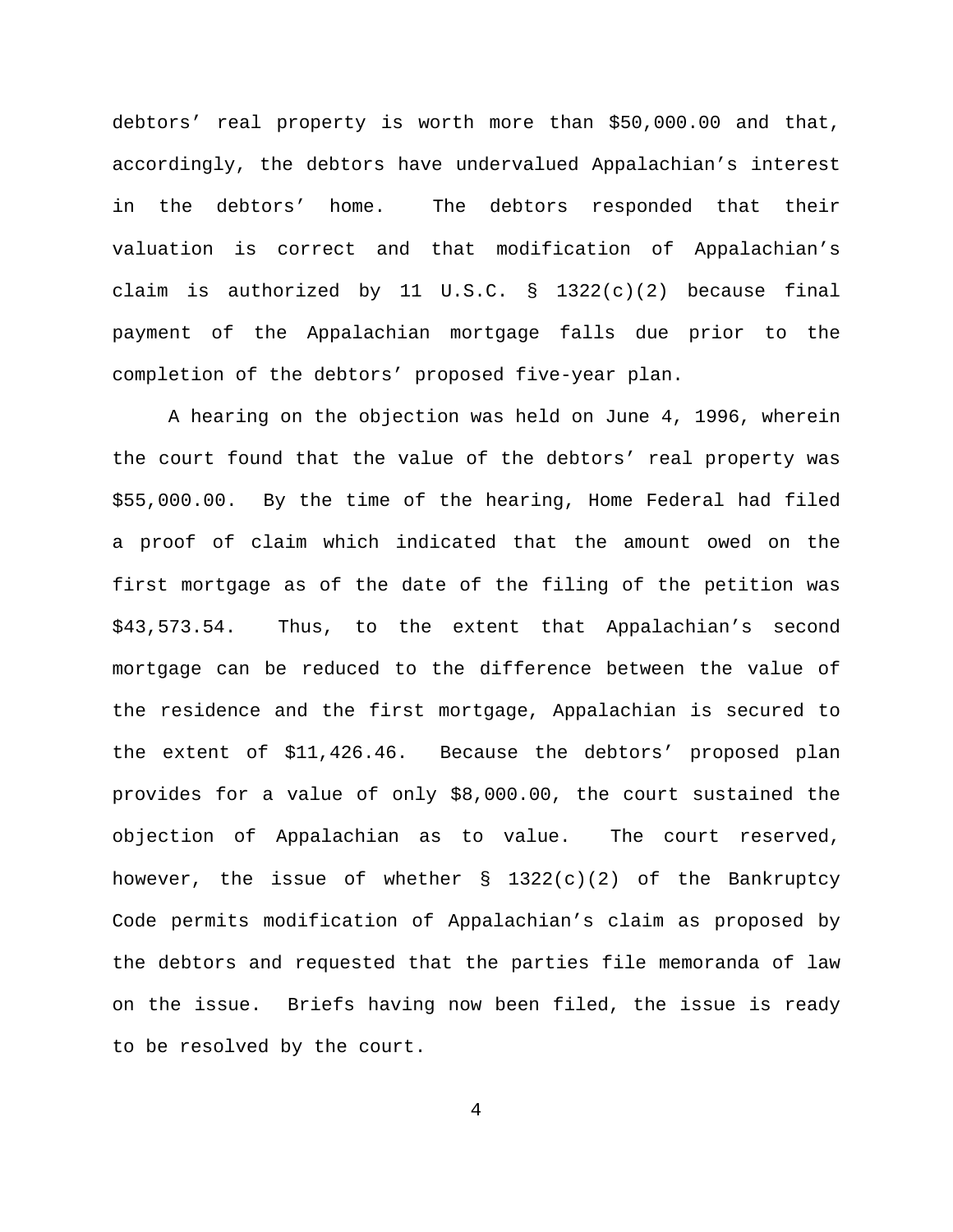The initial starting point in construing a statute, of course, is the language of the statute itself, which is presumed to be used in its ordinary and usual sense. *Baum v. Madigan*, 979 F.2d 438, 441 (6th Cir. 1992), *on remand, Baum v. Epsy*, 840 F. Supp. 493 (N.D. Ohio 1993), *judgment vacated and appeal dismissed*, 48 F.3d 1219 (6th Cir. 1993). *See also In re Sims*, 185 B.R. 853, 863 (Bankr. N.D. Ala. 1995), *citing Caminetti v. U.S.*, 242 U.S. 470, 485, 37 S. Ct. 192, 194 (1917)("[T]he meaning of a statute must, in the first instance be sought in the language in which the act is framed and if that is plain, ... the sole function of the courts is to enforce it according to its terms."). 11 U.S.C.  $\S$  1322(c)(2), the statute which the debtors cite as authority for their proposed treatment of Appalachian's claim, provides the following:

(c) Notwithstanding subsection (b)(2) and applicable nonbankruptcy law—

....

(2) in a case in which the last payment on the original payment schedule for a claim secured only by a security interest in real property that is the debtor's principal residence is due before the date on which the final payment under the plan is due, the plan may provide for the payment of the claim as modified pursuant to section 1325(a)(5) of this title.

A plain reading of this provision indicates that a plan may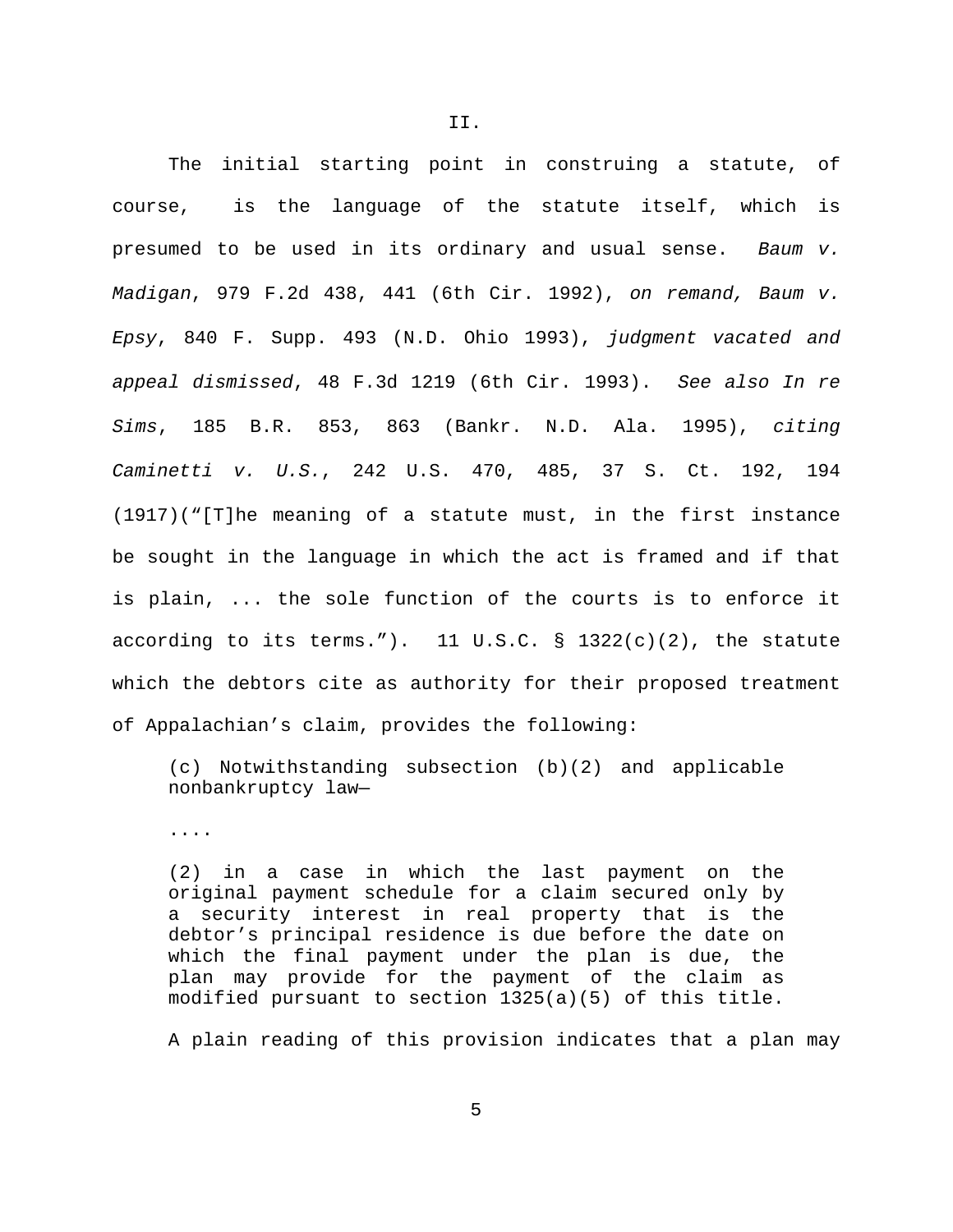modify pursuant to § 1325(a)(5) a claim secured solely by the debtor's principal residence [hereinafter referred to as a "home mortgage"] if the last regularly scheduled payment under the claim falls due before final payment under the plan is due, notwithstanding 11 U.S.C. § 1322(b)(2) or any contrary applicable nonbankruptcy law. Section 1322(b)(2) of the Bankruptcy Code provides the general authority for modification of secured and unsecured claims, although such authority is subject to subparts (a) and (c) of § 1322 and one important exception: the rights of home mortgage claim holders may not be modified.

(b) Subject to subsections (a) and (c) of this section, the plan may-

....

(2) modify the rights of holders of secured claims, other than a claim secured only by a security interest in real property that is the debtor's principal residence, or of holders of unsecured claims, or leave unaffected the rights of holders of any class of claims.

11 U.S.C. § 1322(b)(2).

11 U.S.C. § 1322(c) indicates that the claim described therein may be modified "[n]otwithstanding subsection  $(b)(2)$ ," and because  $\S$  1322(b) has been made expressly subject to subpart  $(c)$ , it is logical to conclude that subsection  $(c)(2)$  provides an exception to the general prohibition on home mortgage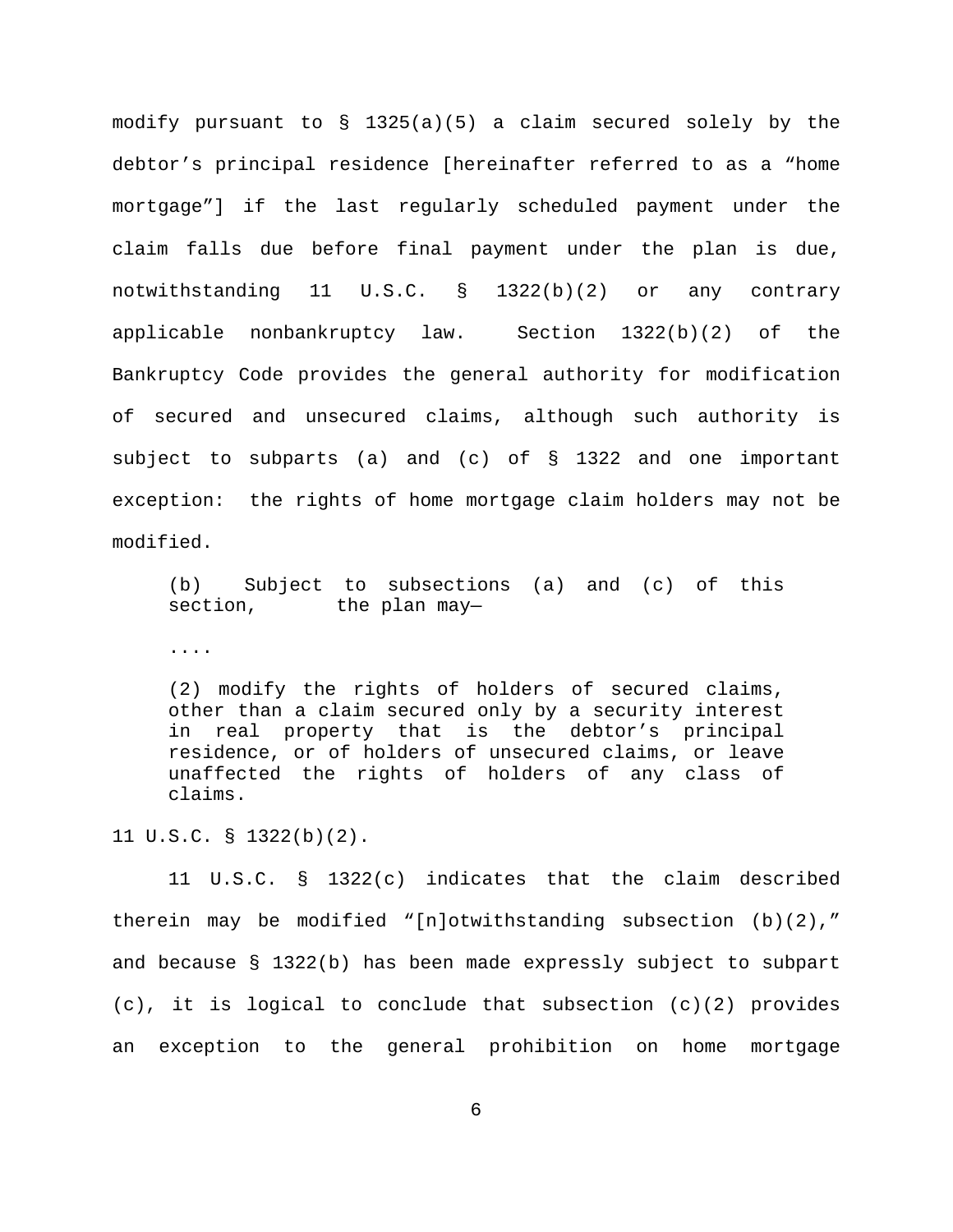modifications for those mortgages where the last payment happens to fall due during the life of the plan. The courts construing subsection (c)(2) since its enactment in 1994 have uniformly agreed. *See In re Sarkese*, 189 B.R. 531, 535 (Bankr. M.D. Fla. 1995)(subsection 1322(c)(2) creates an exception to subsection 1322(b)(2)); *In re Lobue*, 189 B.R. 216, 218 (Bankr. S.D. Fla. 1995)("The plain language of Section 1322(c) clearly and explicitly ... removes the protection against the modification of certain mortgages ...."); *In re Jones*, 188 B.R. 281, 282 (Bankr. D. Or. 1995)("these provisions [subsection (c)(1) and (2)] create further exceptions to the § 1322(b)(2) prohibition against modification of the rights of secured creditors holding only liens against the debtor's residence."). Furthermore, the Supreme Court has recognized, in a discussion of the limits on § 1322(b)(2)'s protection for home mortgages, that similar "notwithstanding (b)(2)" language found in 1322(b)(5) prefaced an exception to this protection. $^2$  -This court sees no statutory

<sup>&</sup>lt;sup>2</sup>In *Nobelman,* the court observed that the contractual rights of a home mortgage lender are not completely unaffected by the mortgagor's chapter 13 bankruptcy:

The lender's power to enforce its rights — and, in particular, its right to foreclose on the property in the event of default  $-$  is checked by the Bankruptcy Code's automatic stay provision. 11 U.S.C. § 362. *See United Savings Assn. Of Texas v. Timbers of Inwood* (continued...)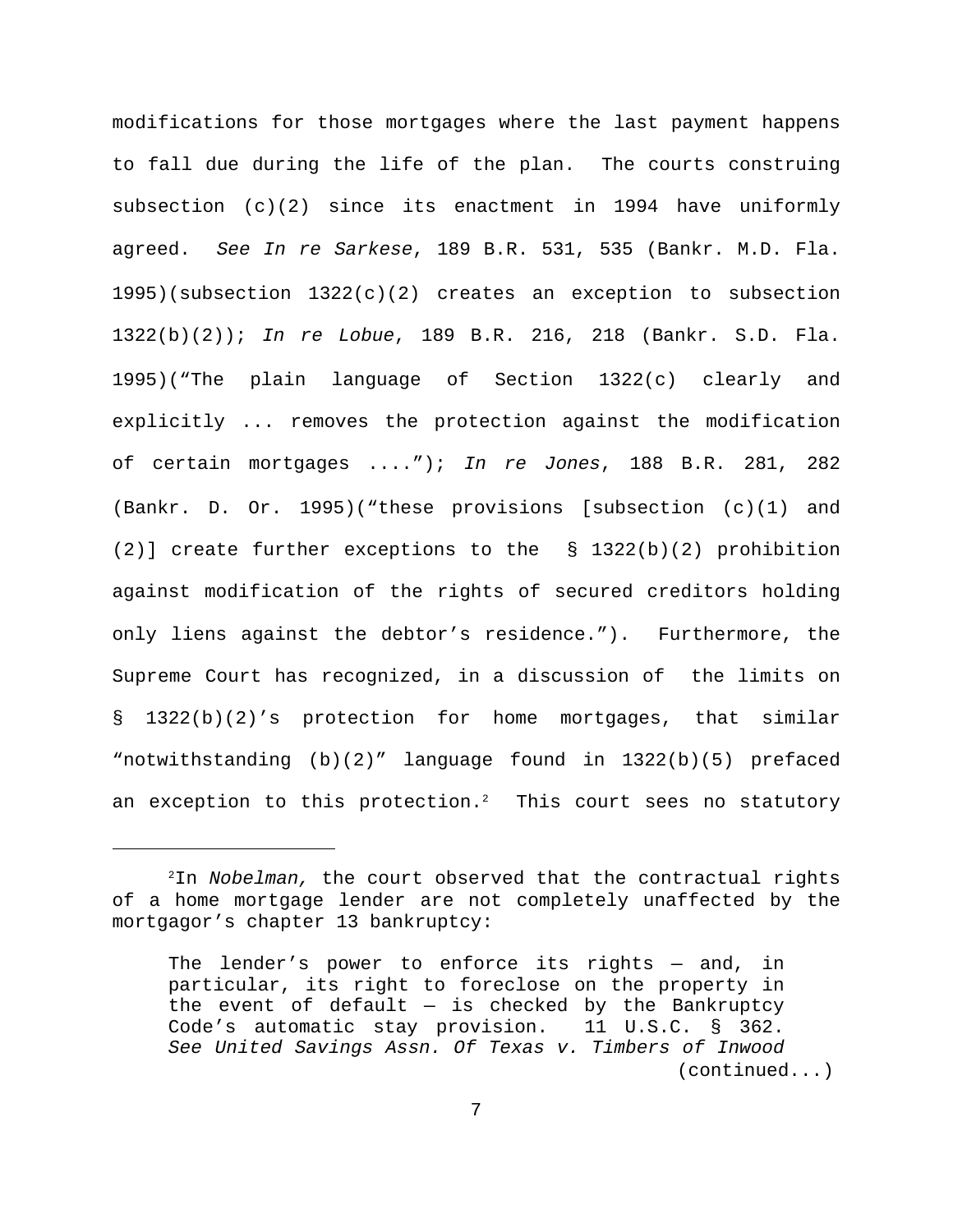basis for concluding that one "notwithstanding" provision constitutes an exception to  $\S$  1322(b)(2), yet another does not.

 Appalachian does not deny that its mortgage falls within the scope of  $\S$  1322(c)(2), that is, the last regularly scheduled payment under the mortgage will fall due during the life of the debtors' chapter 13 plan, or that § 1322(c)(2) permits the modification of its mortgage pursuant to § 1325(a)(5). Appalachian contends, however, that modification under § 1325(a)(5) consists only of adjustments in the term of the mortgage, the amount of periodic payments or whatever changes may be necessary to cure a home mortgage default and that it does not include the ability to bifurcate an undersecured claim into its secured and unsecured components pursuant to § 506(a) of the Bankruptcy Code as the debtors seek to do. Appalachian notes that  $\S$  1322(c)(2) makes no reference to  $\S$  506(a) and observes that the legislative history to  $\S$  1322(c)(2) indicates that the purpose of the provision was to permit the cure of short-term mortgages which matured or ballooned prepetition.

*Nobelman*, 508 U.S. at 330, 113 S. Ct. at 2110.

 $2$ (...continued)

*Forest Associates, Ltd.*, 484 U.S. 365, 369-370, 108 S. Ct. 626, 629-630, 98 L. Ed. 2d 740 (1988). In addition, § 1322(b)(5) permits the debtor to cure prepetition defaults on a home mortgage by paying off arrearages over the life of the plan "notwithstanding" the exception in  $\S$  1322(b)(2).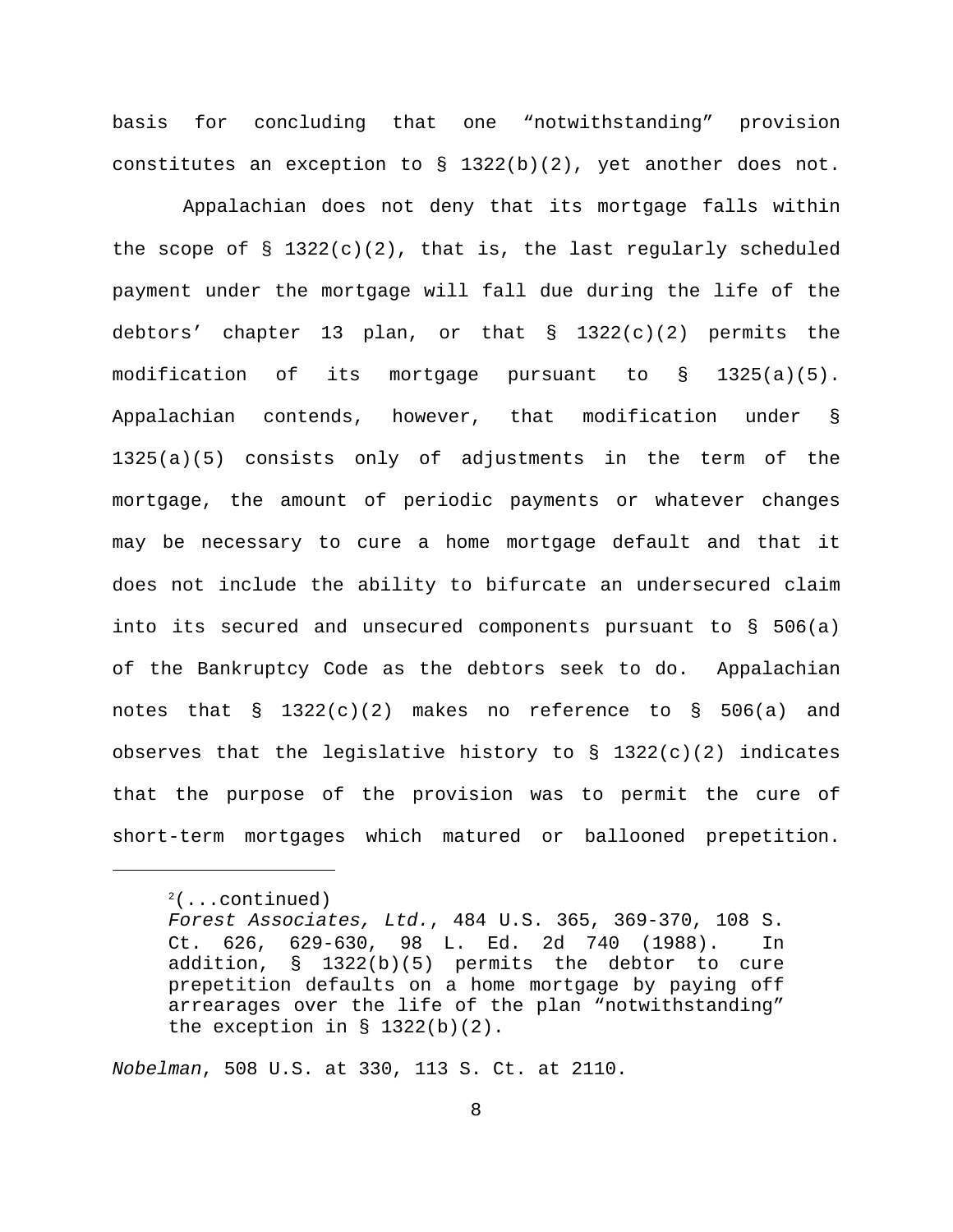The debtors' interpretation of  $\S$  1322(c)(2), asserts Appalachian, would overrule the U.S. Supreme Court's ruling in *Nobelman* with respect to short-term mortgages despite there being nothing in the legislative history indicating that such a result was the intent of Congress.

Appalachian's attempt to narrowly restrict the modification authority of § 1325 is without support. The very essence of a § 1325(a)(5) modification is the write down or "cramdown" of a secured claim to the value of the collateral securing the debt. *Arnold*, 878 F.2d at 928 ("Under this section [1325(a)(5)], the debtor can "cramdown" a plan repaying only the allowed secured claim,' *i.e.*, the amount of the debt to the extent it is secured by the present value of collateral taken by the creditor."); 2 KEITH M. LUNDIN, CHAPTER 13 BANKRUPTCY § 5.46 (2d ed. 1994). Section 1325(a)(5) is the authority for the typical chapter 13 treatment of undersecured claims of paying the secured creditor the present value of its collateral (most often automobiles) and stripping the lien from the portion of the claim that exceeds that value. As the following analysis indicates, the court finds no statutory basis for treating undersecured home mortgages that fall due before the end of the plan differently now that the protection for these types of debts has been eliminated by  $\S$  1322(c)(2).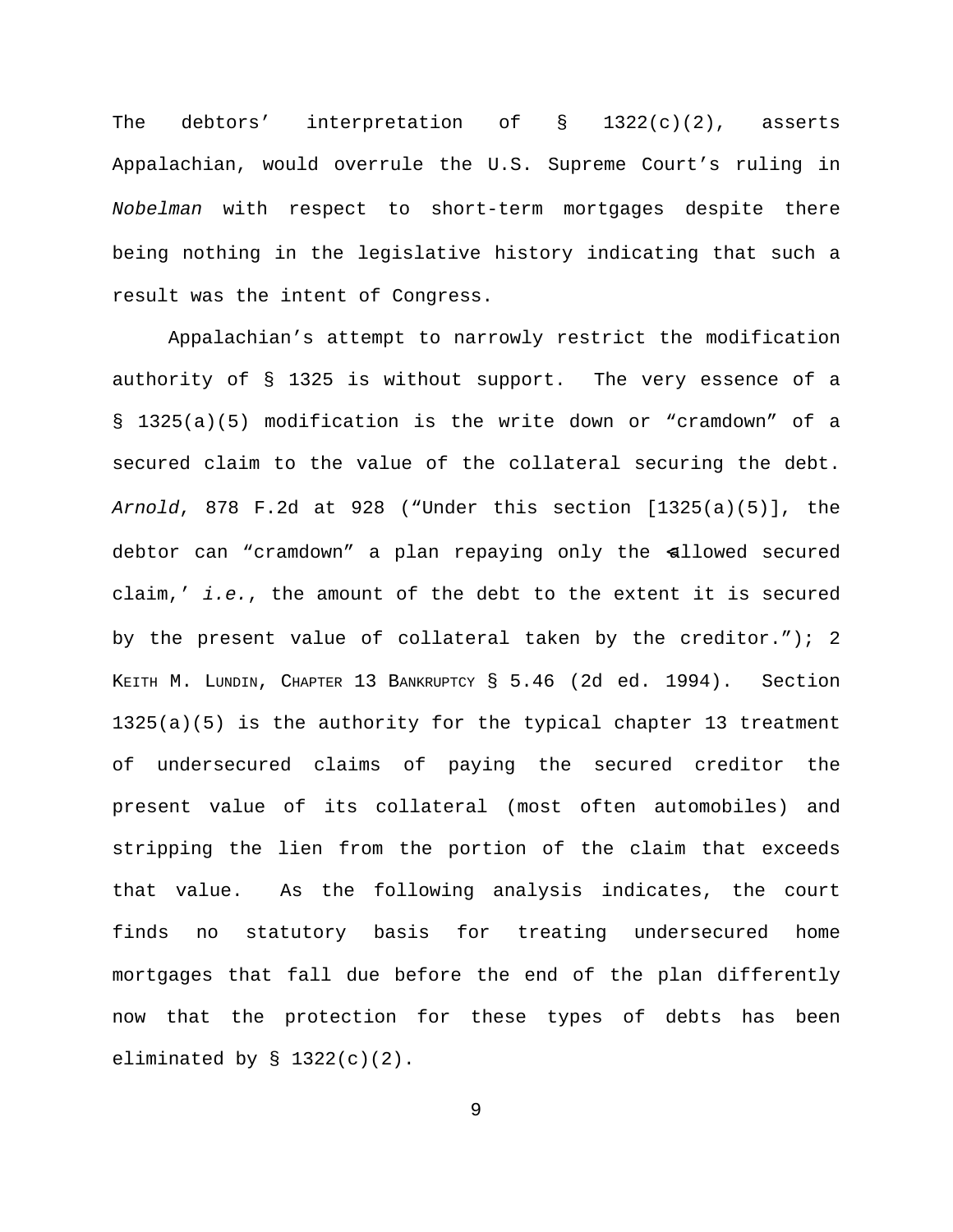Section 1325(a) of the Bankruptcy Code sets forth the requirements for confirmation of a chapter 13 plan, with subsection (a)(5) specifying the permissible treatment for secured claims.<sup>3</sup> This subsection offers a debtor three options for the treatment of secured claims: (1) convince the holder of the secured claim to accept the treatment proposed by the debtor [subsection  $(a)(5)(A)$ ]; (2) provide in the plan that the holder of the secured claim retains its lien and will be paid not less than the present value of the allowed amount of its secured claim [subsection  $(a)(5)(B)(i)$  and  $(ii)$ ]; or (3) surrender the collateral to the holder of the claim [subsection  $(a)(5)(C)$ ]. *See In re Wilson*, 174 B.R. 215, 218 (BANKR. S.D. MISS 1994); 2 KEITH M. LUNDIN, CHAPTER 13 BANKRUPTCY § 5.42 (2d. ed. 1994). If a secured

- (5) with respect to each allowed secured claim provided for by the plan—
- (A) the holder of such claim has accepted the plan; (B)(i) the plan provides that the holder of such claim retain the lien securing such claim; and

11 U.S.C. § 1325(a)(5).

....

 $(3a)$  Except as provided in subsection (b), the court shall confirm a plan if—

 <sup>(</sup>ii) the value, as of the effective date of the plan, of property to be distributed under the plan on account of such claim is not less than the allowed amount of such claim; or (C) the debtor surrenders the property securing such claim to such holder; ....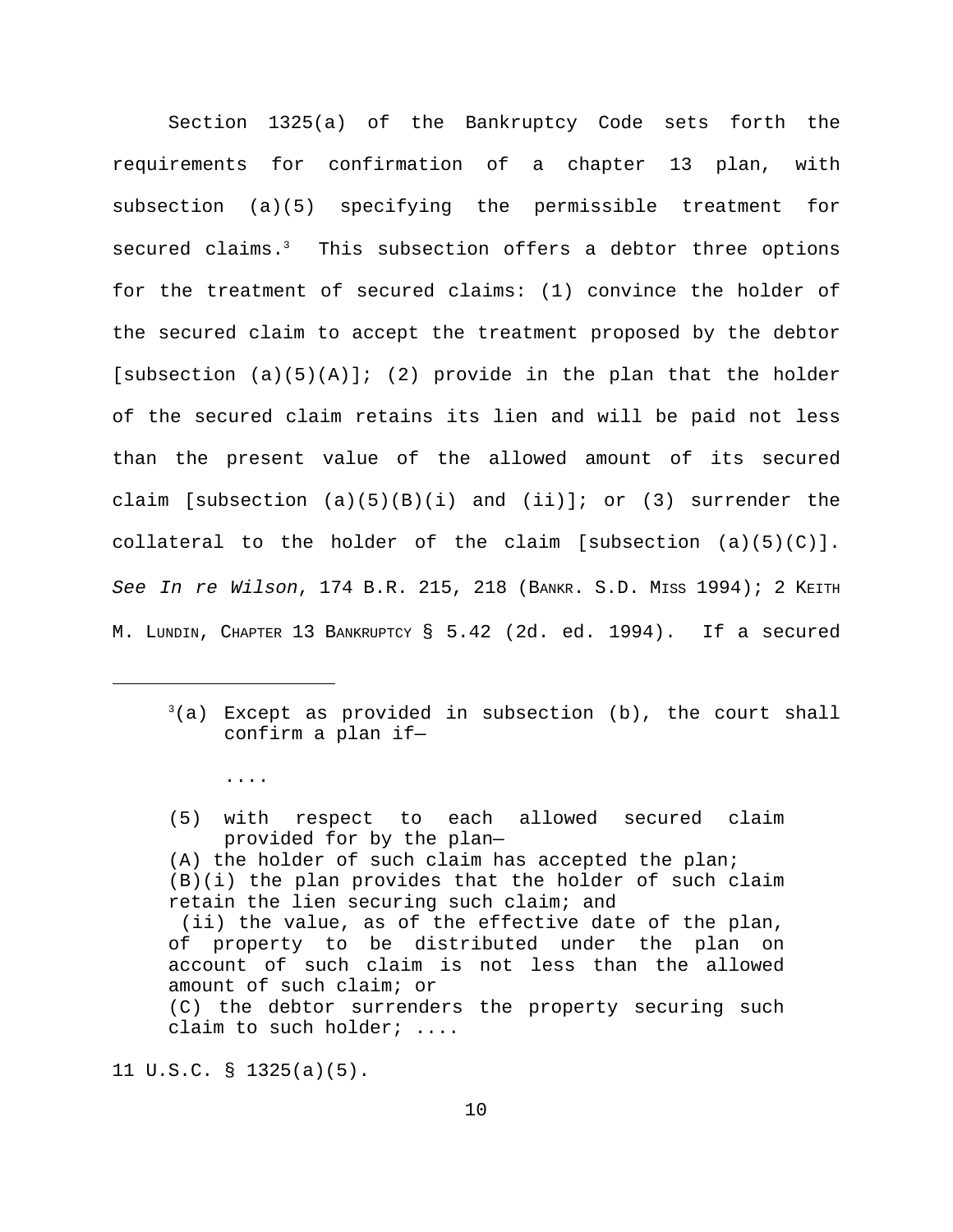creditor does not agree to the treatment offered it by a chapter 13 debtor and the proposed plan does not provide for the collateral to be surrendered, the debtor's treatment of the secured creditor's claim must meet the requirements of § 1325(a)(5)(B) in order for the plan to be confirmed. Conversely, if the mandates of § 1325(a)(5)(B) have been established, a plan can be confirmed over the secured creditor's objection, subject to all other requirements of confirmation being met. *Arnold*, 878 F.2d at 928; *General Motors Acceptance Corporation v. Jones*, 999 F.2d 63, 66 (3rd Cir. 1993).

Although § 1325(a)(5)(B) does not define the phrase "allowed amount of the secured claim," the legislative history to § 1325 indicates that this determination is to be made in accordance with  $11$  U.S.C. §  $506(a) \cdot ^4$  Section  $506$  of the Bankruptcy Code along with the other general provisions contained in chapters 1,

With respect to secured claims provided for by the plan, the holder of the claim must have accepted the plan, or the debtor must either distribute under the plan the value, as of the effective date of the plan, to the holder of the claim, property of a value that is not less than the allowed amount of the secured claim, as determined under proposed 11 U.S.C. 506(a), or the debtor must surrender the property securing the claim to the holder of the claim.

H.R. REP. NO. 595, 95th Cong., 1st Sess. 430 (1977), *reprinted in* 1978 U.S.C.C.A.N. 5787, 6385.

<sup>&</sup>lt;sup>4</sup>The House Report accompanying the legislation provided in part the following: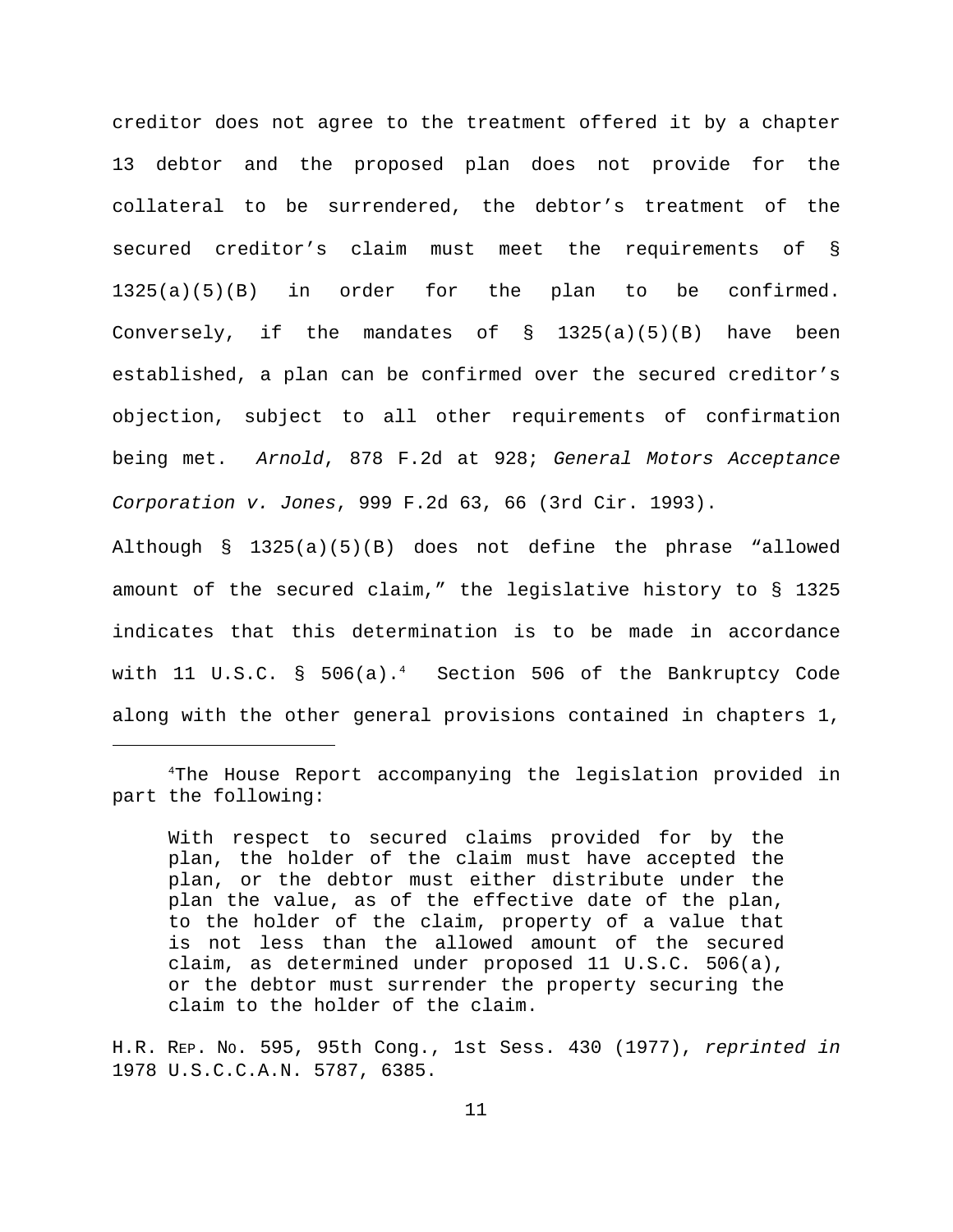3 and 5 of the Code apply in chapter 13 cases<sup>5</sup> and reference to § 506(a) in determining an allowed secured claim for purposes of § 1325(a)(5)(B) has been universally accepted. *See Nobelman,* 508 U.S. at 328, 113 S. Ct. at 2110 ("Petitioners were correct in looking to § 506(a) for a judicial valuation of the collateral to determine the status of the bank's secured claim."); *U.S. v. Ron Pair Enterprises, Inc.*, 489 U.S. 235, 238- 39, 109 S. Ct. 1026, 1029 (1989), *on remand*, 872 F.2d 778 (6th Cir. 1989)("Section 506 ... governs the definition and treatment of secured claims .... [and] provides that a claim is secured only to the extent of the value of the property on which the lien is fixed; the remainder of that claim is considered unsecured.")*; United Savings Association of Texas v. Timbers of Inwood Forest Associates, Ltd.,* 484 U.S. 365, 371, 108 S. Ct. 626, 630 (1988)("Section 506 of the Code defines the amount of the secured creditor's allowed secured claim ...."); *In re Dinsmore*, 141 B.R. 499, 508 (Bankr. W.D. Mich. 1992)("The words, <allowed secured claim,' have been consistently interpreted to mean the value of the creditor's claim determined by reference to the collateral under § 506(a).").

<sup>&</sup>lt;sup>5</sup>"Except as provided in section 1161 of this title, chapters 1, 3, and 5 of this title apply in a case under chapter 7, 11, 12, or 13 of this title." 11 U.S.C. § 103(a).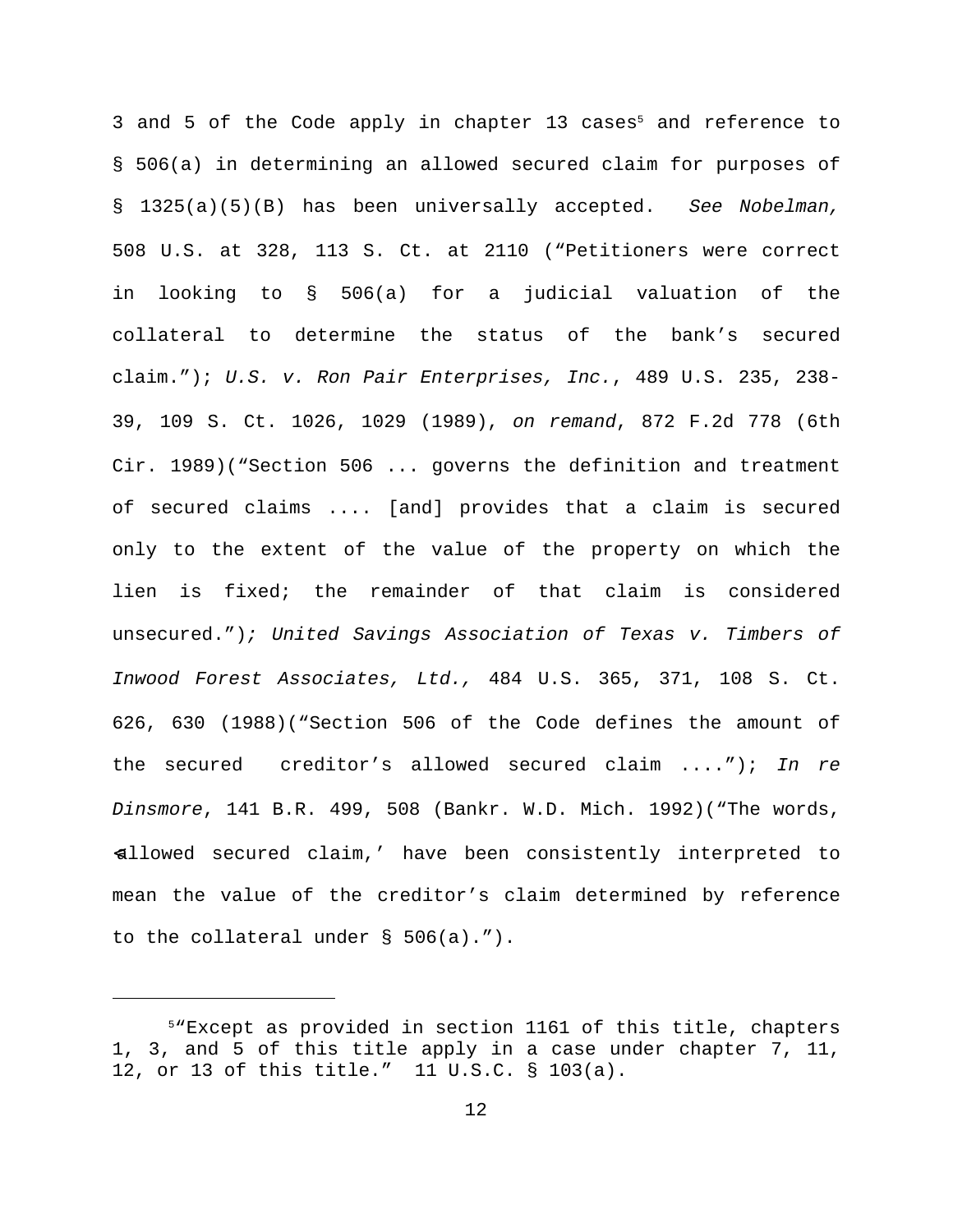11 U.S.C. § 506(a)<sup>6</sup> indicates that a claim secured by property of the estate is deemed an allowed secured claim only to the extent of the value of the collateral on which the lien is fixed; to the extent the amount of the claim exceeds the value of the collateral, it is unsecured. *Ron Pair,* 489 U.S. at 238-39, 109 S. Ct. at 1029; 5 COLLIER ON BANKRUPTCY ¶ 1325.06 (15 ed. 1996). An example provided by the treatise COLLIER ON BANKRUPTCY, quoted with approval by the U.S. Supreme Court in *Ron Pair*, illustrates § 506(a)'s result. "Thus, a \$100,000 claim, secured by a lien on property of a value of \$60,000, is considered to be a secured claim to the extent of \$60,000, and to be an unsecured claim for \$40,000." *Ron Pair*, 489 U.S. at 240, 109 S. Ct. at 1029, n.3, *citing* 3 COLLIER ON BANKRUPTCY 506.04, p. 506-15 (15th ed. 1988)("[S]ection 506(a) requires a bifurcation of a partially secured' or aundersecured' claim into separate and independent secured claim and unsecured claim components.").

 $611$  U.S.C. § 506(a) states in part the following:

An allowed claim of a creditor secured by a lien on property in which the estate has an interest, or that is subject to setoff under section 553 of this title, is a secured claim to the extent of the value of such creditor's interest in the estate's interest in such property, or to the extent of the amount subject to setoff, as the case may be, and is an unsecured claim to the extent that the value of such creditor's interest or the amount so subject to set off is less than the amount of such allowed claim.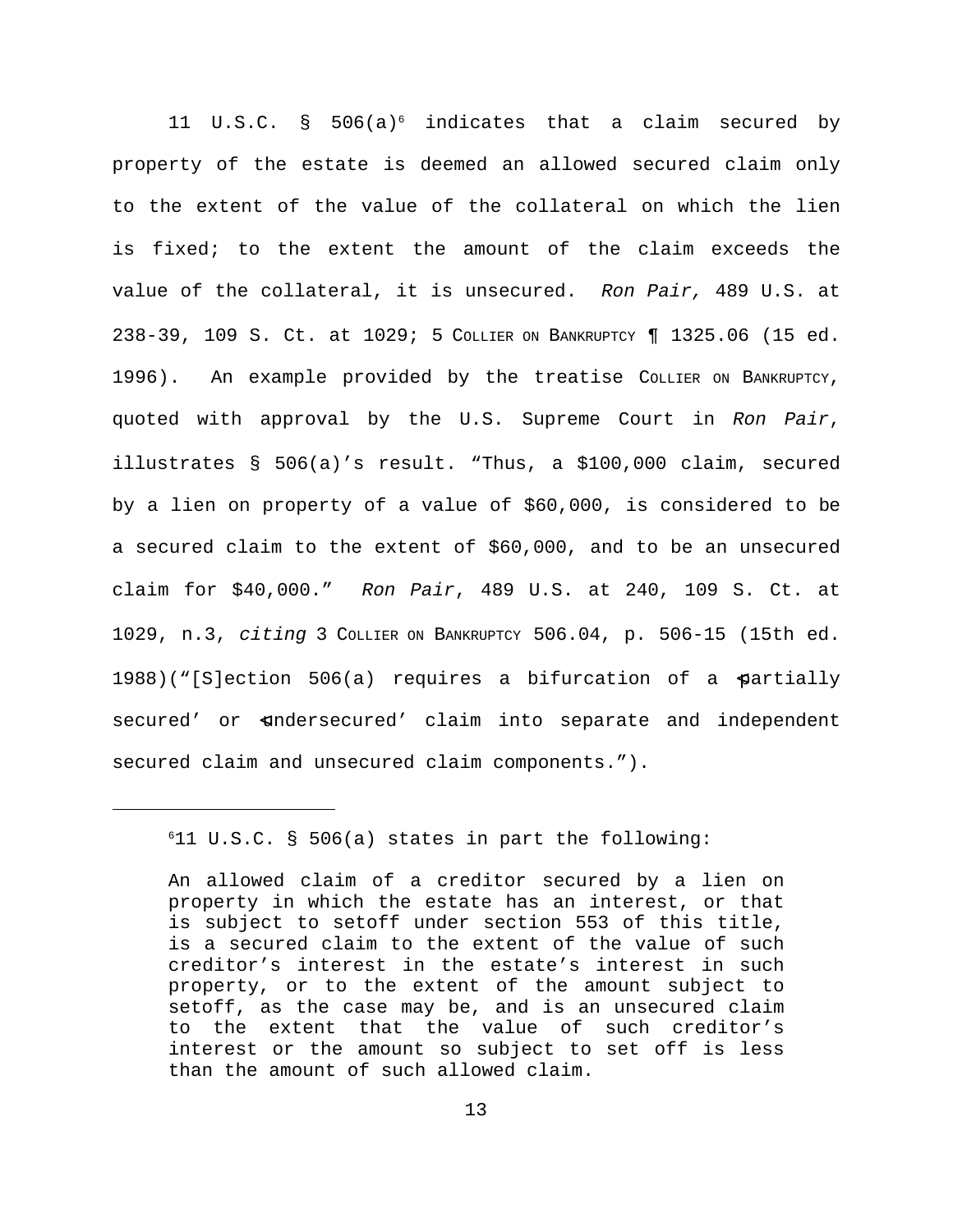Applying § 506(a)'s formula for ascertaining "allowed secured claim" to  $\S$  1325(a)(5)(B)(ii)'s requirement that a secured creditor be paid the present value of its allowed secured claim establishes that the creditor must be paid the present value of the collateral on which it has a lien. *Arnold*, 878 F.2d at 928; *Landmark Financial Services v. Hall*, 918 F.2d 1150, 1154 (4th Cir. 1990). "Any indebtedness due the creditor in excess of the value of the collateral is included with other allowed unsecured claims." *Arnold*, 878 F.2d at 928.

Appalachian's attempt to separate the process under § 1325(a)(5) from the valuation or bifurcation of the secured claim under § 506(a) assumes that these are two separate and alternative methods of treating secured claims. They are not. Section 1325(a)(5)(B) alone sets forth the requisite treatment of a secured claim necessary to overcome the claim holder's objection and it is  $\S$  1325(a)(5)(B), not  $\S$  506(a), which provides the authority for the "cramdown." *In re Montgomery Court Apartments of Ingham County, Ltd.*, 141 B.R. 324, 350 (Bankr. S.D. Ohio 1992). Section 506(a) simply governs the allowance process for the secured status of a claim by supplying the method or formula for valuation, the result of which is bifurcation or separation of the secured claim into its secured and unsecured components. *Id.* This bifurcation would have no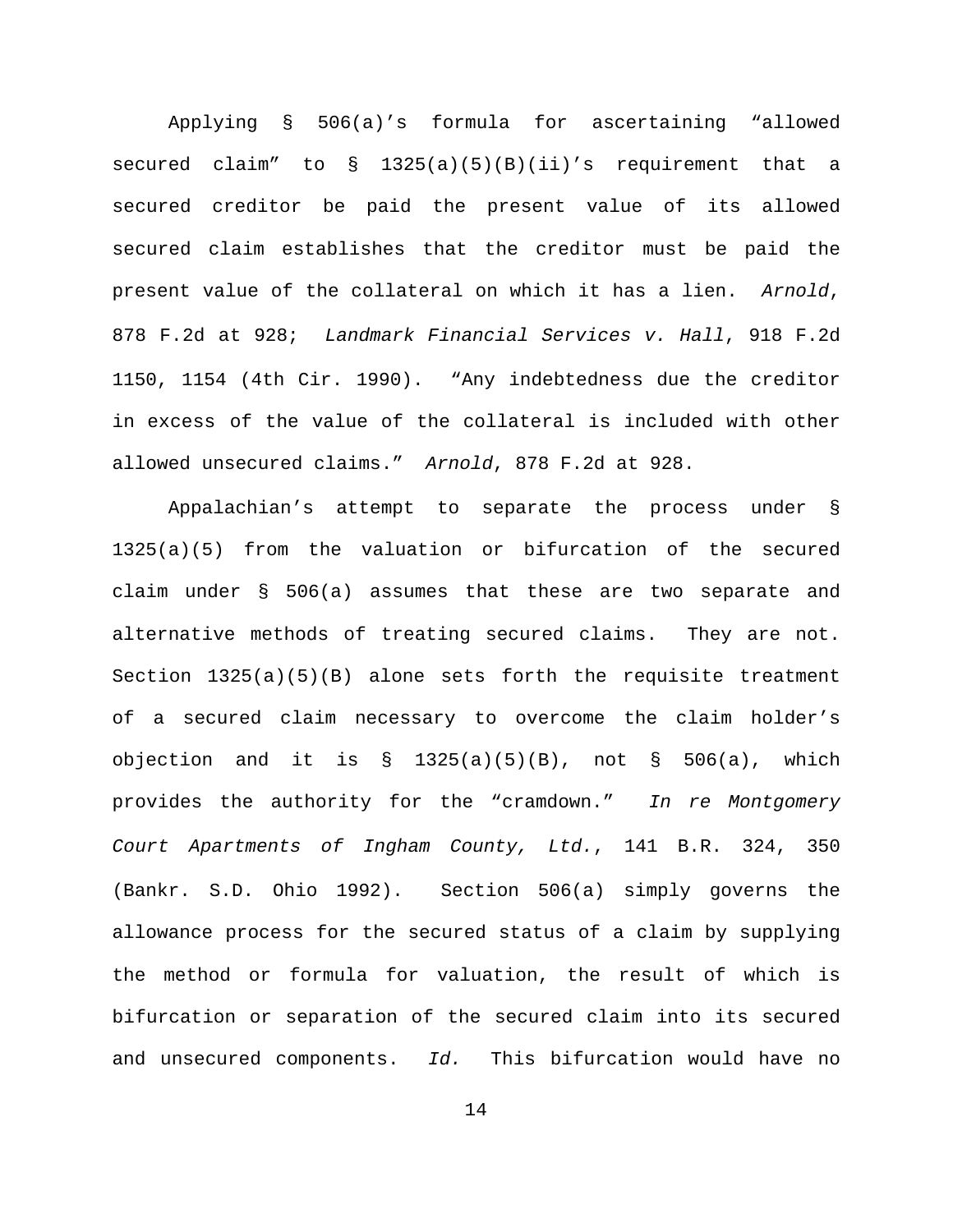effect on payment or treatment of the secured claim but for the authority given a debtor under § 1325(a)(5) to "cramdown" the claim to its allowed secured amount. The result in *Nobelman* illustrates this principle. The Supreme Court in *Nobelman* acknowledged that the chapter 13 debtor therein was correct in looking to § 506(a) for a determination of the bank's secured claim based on the value of its collateral, but found that the bank's treatment could not be limited pursuant to  $\S$  1325(a)(5) by this valuation due to the protection of home mortgages provided by § 1322(b)(2). *Nobelman*, 508 U.S. at 328-30, 113 S. Ct. at 2110.

Recognition of the distinction in these concepts is not to minimize the role of § 506(a) in the "cramdown" process. Valuation of the allowed secured claim pursuant to § 506(a) is the first step in a "cramdown" under  $\S$  1325(a)(5) and thus, is integral to the process. *In re Wilson*, 174 B.R. at 218 n.2. Because of this interaction, it is irrelevant that  $\S$  1322(c)(2) does not refer to § 506(a) when it states that a claim can be modified under § 1325(a)(5). Reference to § 1325(a)(5) alone, by definition, will result in application of § 506(a).

 The U.S. Supreme Court's decision in *Dewsnup v. Timm* has no effect on this analysis. In *Dewsnup*, the court held that a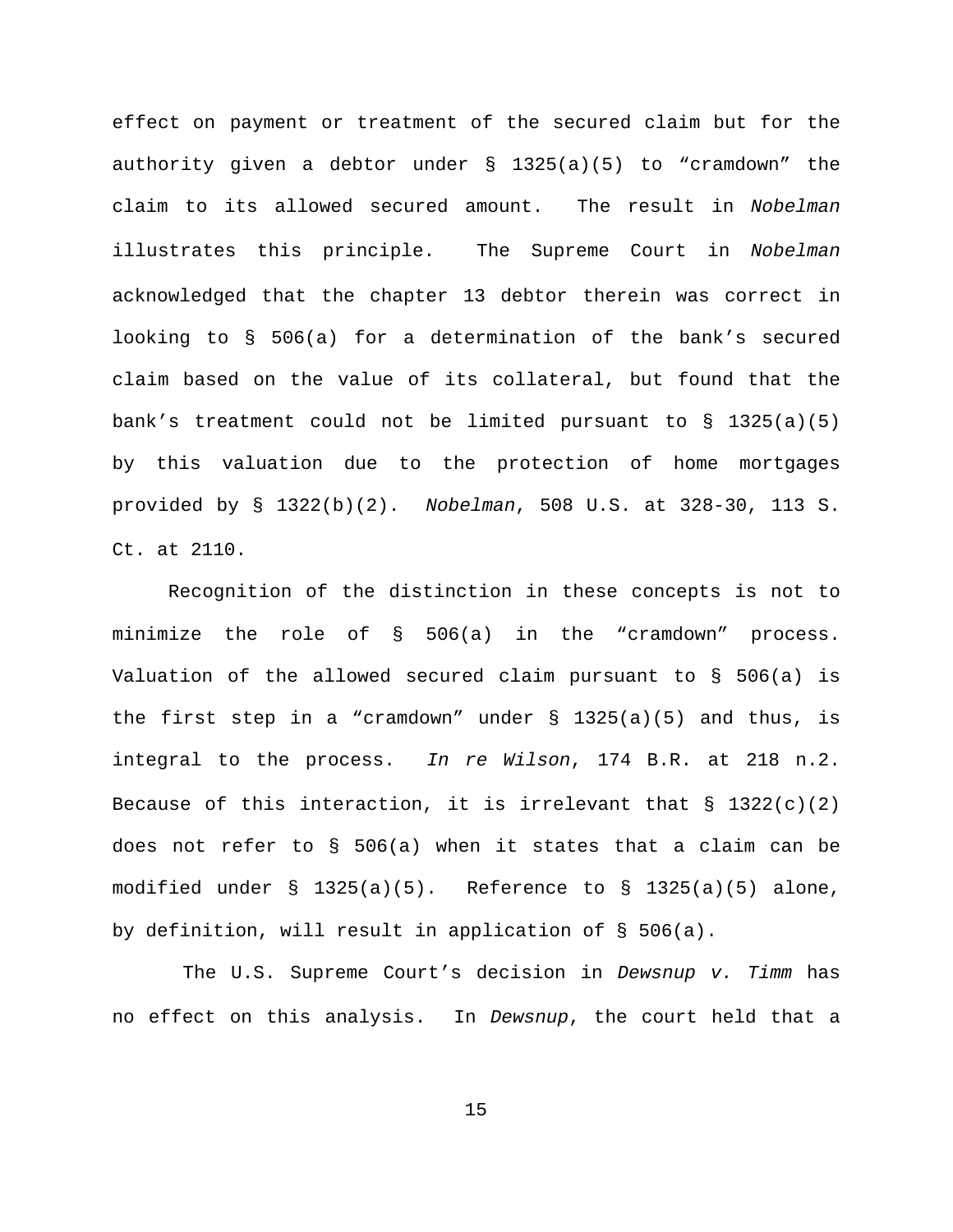debtor in a chapter 7 case could not use  $\S$  506(d) $^7$  of the Code to strip down a lien to the extent the creditor's claim exceeded the value of its collateral. *Dewsnup v. Timm,* 502 U.S. 410*,* 112 S. Ct. 773 (1992). Section 506(d) provides that a lien securing a claim against the debtor is void to the extent it is not an allowed secured claim, subject to certain exceptions. The *Dewsnup* court found § 506(d) ambiguous and refused to depart from the traditional pre-Code rule in liquidation cases that liens pass through bankruptcy unaffected, absent some indication in the legislative history that this was Congress' intent. *Id.* at 415-420, 777-79. The Supreme Court expressly limited its ruling to liquidation cases<sup>8</sup> and attempts to apply *Dewsnup* to

 $711$  U.S.C. § 506(d) provides:

To the extent that a lien secures a claim against the debtor that is not allowed secured claim, such lien is void, unless—

(1) such claim was disallowed only under section 502(b)(5) or 502(e) of this title; or (2) such claim is not an allowed secured claim due only to the failure of any entity to file a proof of such claim under section 501 of this title.

<sup>8</sup>In *Dewsnup*, the court stated as follows:

"[Section] 506 of the Bankruptcy Code and its relationship to other provisions of that Code do embrace some ambiguities. [Citation omitted]. Hypothetical applications that come to mind and those advanced at oral argument illustrate the difficulty of interpreting the statute in a single opinion that (continued...)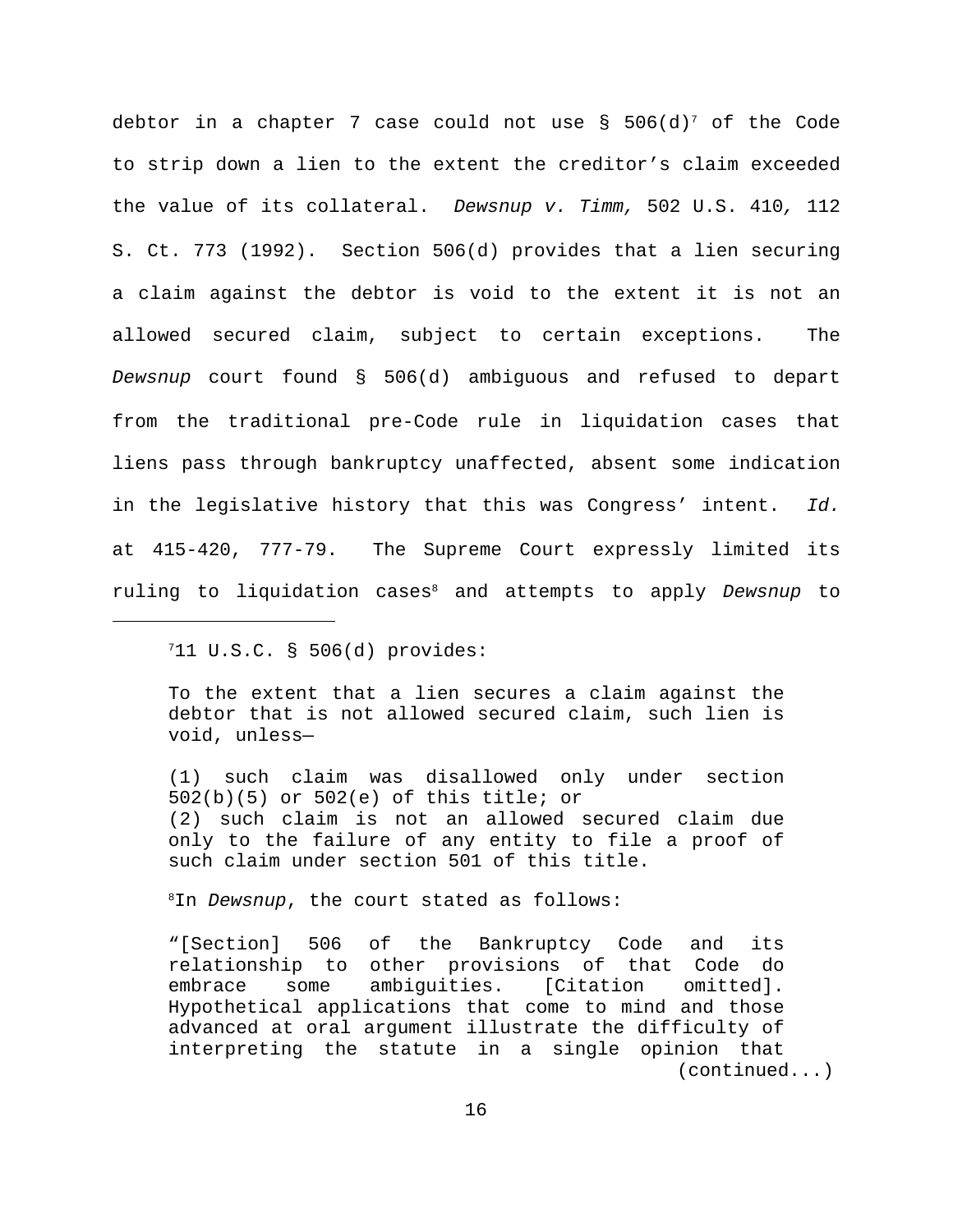reorganization cases have been uniformly rejected. *See Wade v. Bradford*, 39 F.3d 1126 (10th Cir. 1994); *Sapos v. Provident Institution of Savings*, 967 F.2d 918, 921 (3rd Cir. 1992); *In re Eastwood,* 192 B.R. 96 (Bankr. D.N.J. 1996); *In re Scheierl*, 176 B.R. 498 (Bankr. D. Minn. 1995); *In re Hernandez*, 175 B.R. 962 (N.D. Ill. 1994), *overruling* 162 B.R. 160 (Bankr. N.D. Ill. 1993); *In re Wilson*, 174 B.R. at 215; *McDonough v. Plaistow Cooperative Bank (In re McDonough)*, 166 B.R. 9 (Bankr. D. Mass. 1994); *Gibbons v. Opechee Distributors, Inc. (In re Gibbons)*, 164 B.R. 717 (Bankr. D.N.H. 1993); *Dever v. IRS (In re Dever)*, 164 B.R. 132 (Bankr. C.D. Cal. 1994); *Ford Motor Credit Co. v. Lee (In re Lee)*, 162 B.R. 217 (D. Minn. 1993); *Hirsch v. CitiCorp Mortgage Corp. (In re Hirsch)*, 155 B.R. 688 (Bankr. E.D. Pa. 1993), *vacated on other grounds by* 166 B.R. 248 (E.D. Pa. 1994); *In re Leverett*, 145 B.R. 709 (Bankr. W.D.Okla. 1992); *In re Dinsmore*, 141 B.R. at 499.

These courts have recognized, as the Supreme Court impliedly observed, that *Dewsnup*'s premise that pre-Code law did not

 *Dewsnup*, 502 U.S. at 416-417, 112 S. Ct. at 778.

<sup>&</sup>lt;sup>8</sup>(...continued)

would apply to all possible fact situations. We therefore focus upon the case before us and allow other facts to await their legal resolution on another day."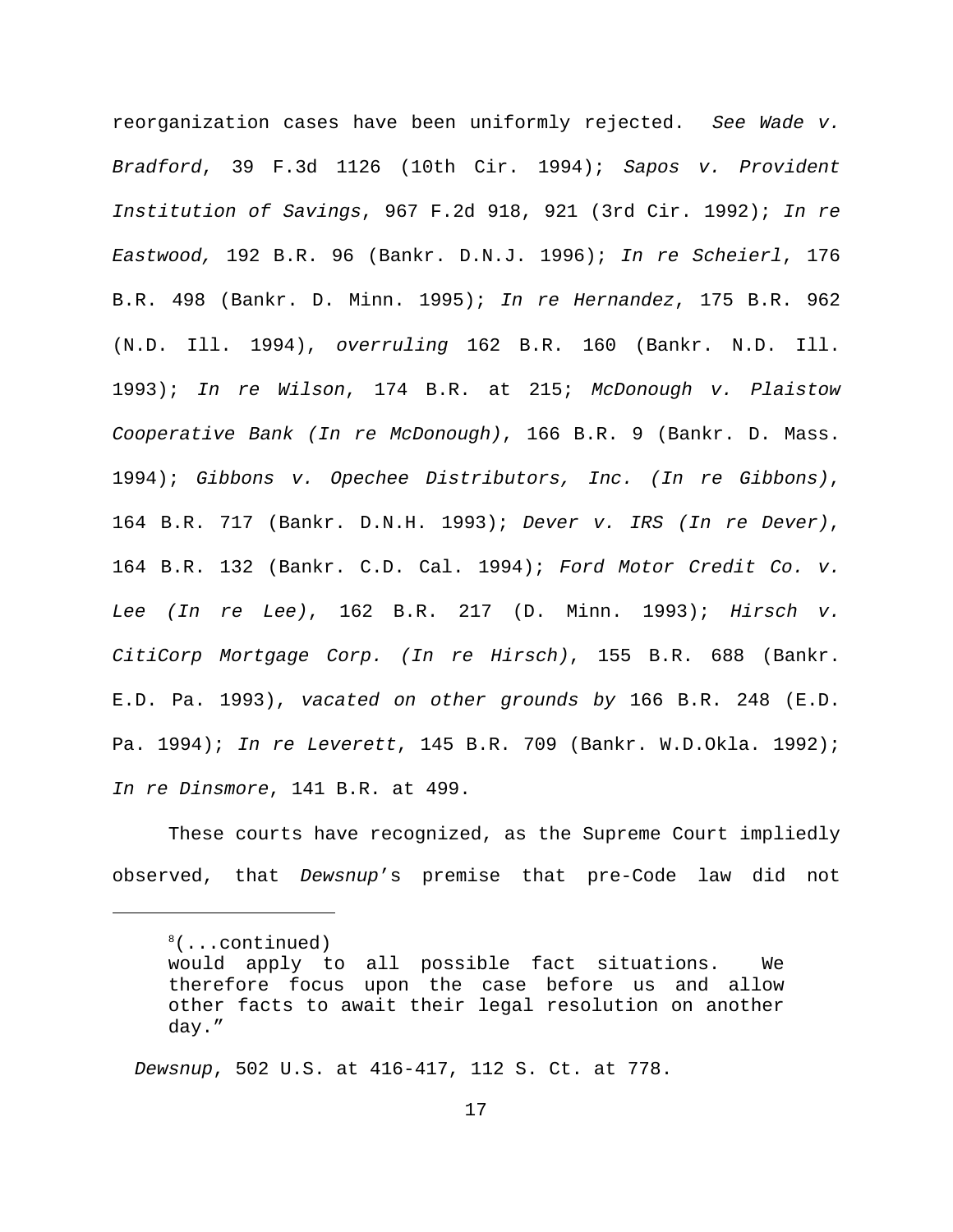permit the voluntary reduction of the amount of a creditor's lien does not apply to reorganization cases. *See Wade v. Bradford*, 39 F.3d at 1128, *quoting Dewsnup*, 112 S. Ct. at 779 ("Apart from reorganization proceedings ... no provision of the pre-Code statute permitted involuntary reduction of the amount of a creditor's lien for any reason other than payment on the debt."). Furthermore, unlike the legislative history of § 506(d), the legislative history of § 1325(a)(5) unequivocally establishes Congress' intent to permit the bifurcation and modification of a creditor's lien. *See In re McDonough*, 166 9

Section  $1325(a)(5)(B)$  of the House amendment modifies the House bill and Senate amendment to significantly protect secured creditors in chapter 13. Unless the secured creditor accepts the plan, the plan must provide that the secured creditor retain the lien securing the creditor's allowed secured claim in addition to receiving value, as of the effective date of the plan of property to be distributed under the plan on account of the claim not less than the allowed amount of the claim .... Of course, the secured creditors' lien only secures the value of the collateral and to the extent property is distributed of a present value equal to the allowed amount of the creditor's secured claim the creditor's lien will have been satisfied in full. Thus the lien created under section  $1325(a)(5)(B)(i)$  is effective only to secure deferred payments to the extent of the amount of the allowed secured claim.

(continued...)

*Compare* H.R. REP. NO. 595, 95th Cong., 1st Sess. 357 (1977), 9 *reprinted in* 1978 U.S.C.C.A.N. 5787, 6313 ("Subsection (d) [of § 506] permits liens to pass through the bankruptcy case unaffected.") with n.4 *supra* and the following: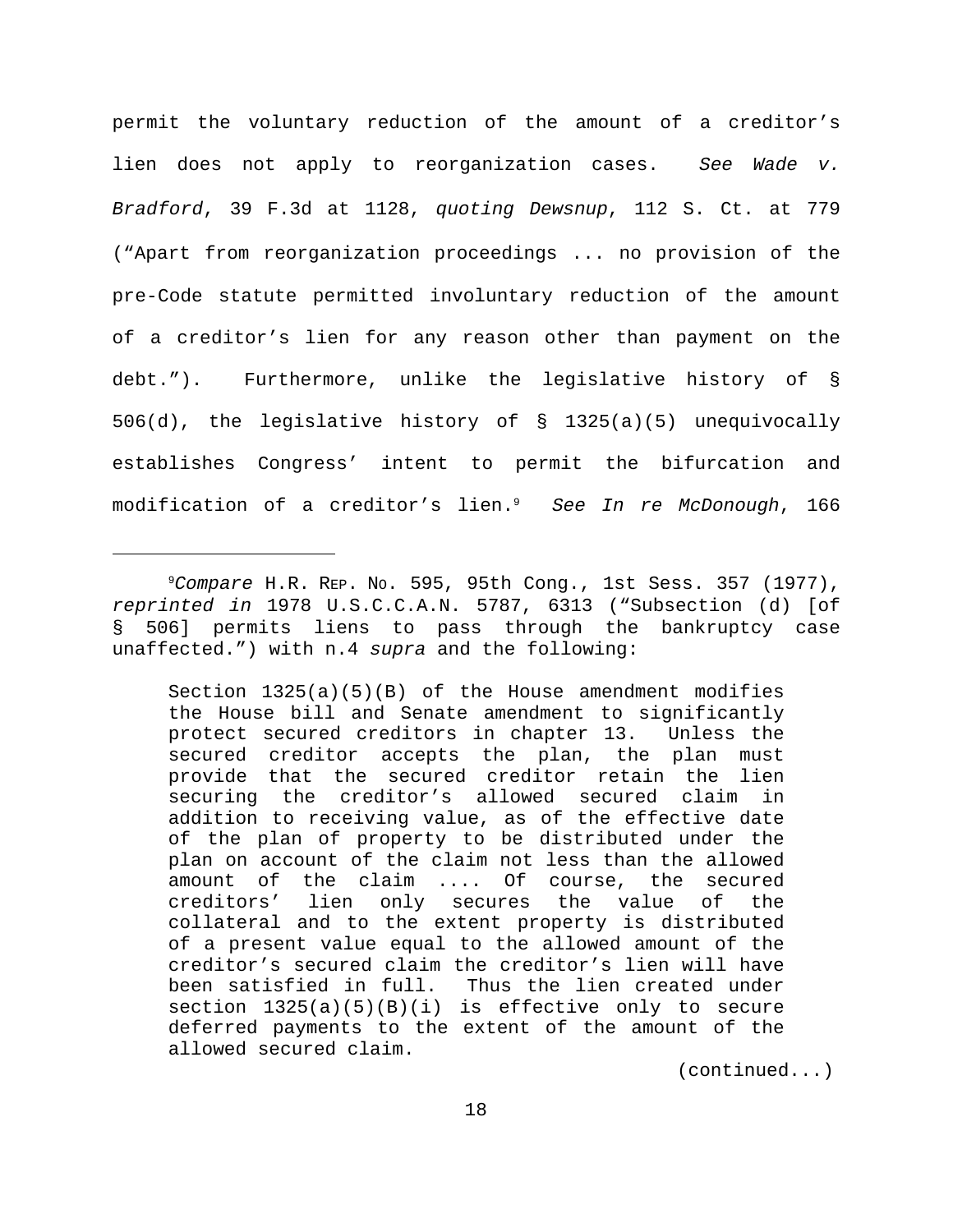B.R. at 13 ("[I]n the ... legislative history [to § 1325], this court finds in Chapter 13 cases the crucial nexus between the modification of secured claims and § 506(a)'s definition of <allowed secured claim,' which nexus the *Dewsnup* Court could not find in the Chapter 7 context.").

Many courts have recognized the catastrophic consequences of applying *Dewsnup's* holding to a chapter 13 case. As stated by one bankruptcy court:

[To bar lien stripping] would in essence, gut the sum and substance of the reorganization and rehabilitation of debt concept under the Bankruptcy Code. In such cases, the Debtor would propose a plan for repayment of creditors to the extent of the value of the property securing the creditor's claim, but would still owe the unsecured portion of the claim, postconfirmation, in order to obtain a release of the lien on said property. This would require all plans filed under chapters 11, 12 and 13 to pay all creditors one hundred percent of their claims in order for the debtor to emerge from bankruptcy with a "fresh start." Clearly, this has never been the purpose ...."

*In re Butler*, 139 B.R. 258, 259 (Bankr. E.D. Okla. 1992). *See also In re Lee,* 162 B.R. at 223 ("[A] holding that strip down is never available in Chapter 13 cases would ... defeat one of the primary purposes of Chapter 13, which is to offer debtors an incentive to gradually repay their obligations rather than to liquidate their assets under Chapter 7."); *In re Wilson,* 174

 $\frac{9}{2}$ ...continued) 124 CONG. REC. H11,107 (daily ed. Sept. 28, 1978).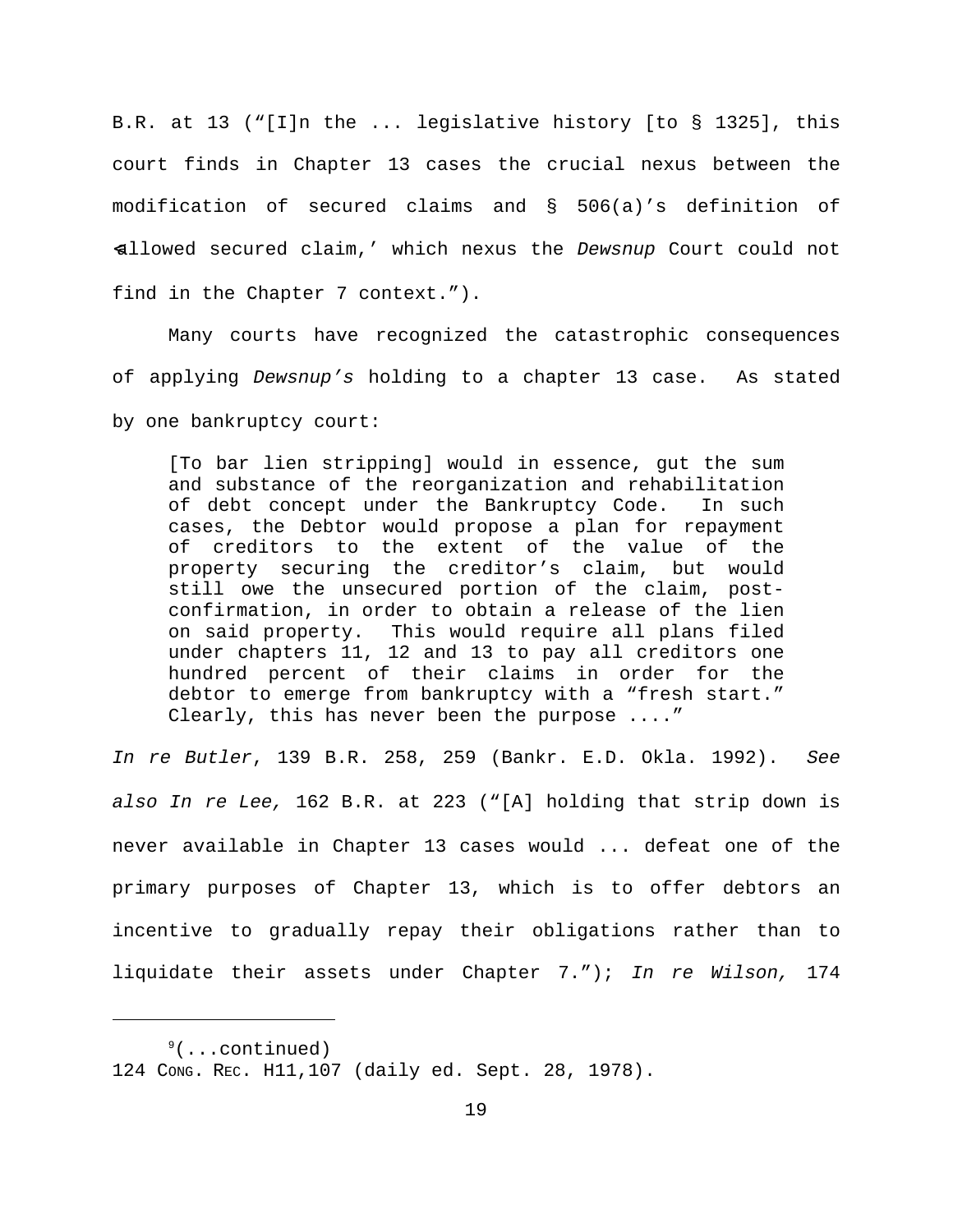B.R. at 222 (to deny lien stripping in chapter 13 would be ignoring case law, statutory text, and intent of Congress in creating chapter 13); *In re McDonough*, 166 B.R. at 12 ("[I]t is clear that ... lien reduction is at the very foundation of reorganization under [chapter 13]."); *In re Leverett*, 145 B.R. at 713, ("The survival of all liens would preclude the finality necessary to the success of such rehabilitative efforts, and would render § 506(a) virtually meaningless in [chapter 12 and 13] cases.").

Literal application of  $\S$  1322(c)(2) as construed by this court will, of course, overrule *Nobelman* with respect to any home mortgage whose remaining term is less than the life of the chapter 13 plan, as Appalachian charges. In *Nobelman*, the Supreme Court held that § 1322(b)(2) prohibited the bifurcation of an undersecured home mortgage holder's claim into its secured and unsecured components. *See Nobelman*, 508 U.S. 324, 113 S. Ct. 2106 (1993). Prior to that ruling, there existed a split of authority concerning whether the exception in  $\S$  1322(b)(2) prohibiting the modification of home mortgages applied only to the extent the home mortgage was secured as determined by § 506(a) such that any unsecured portion of a home mortgage could be modified. A unanimous Supreme Court rejected this analysis, concluding that such a bifurcation was a modification of the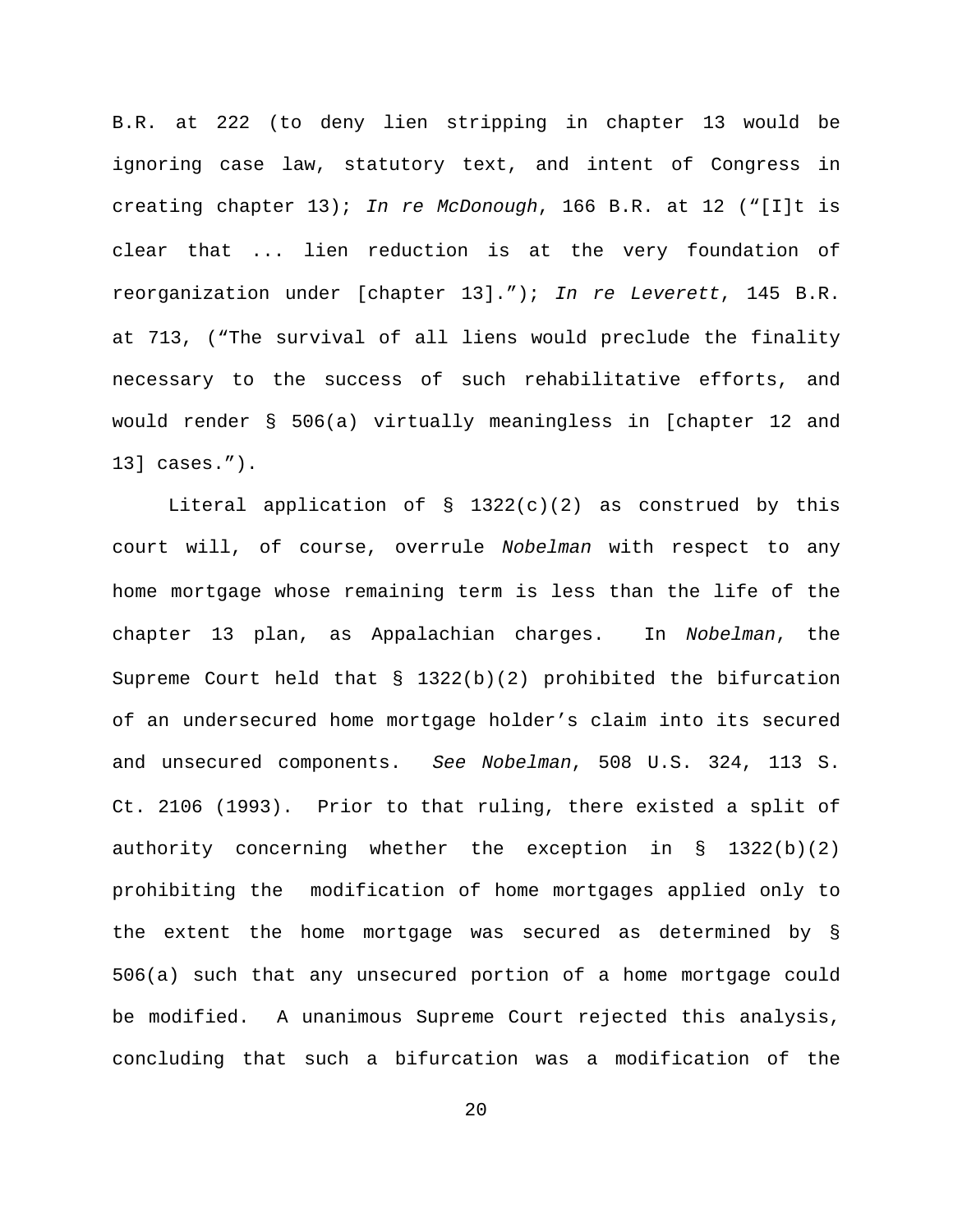rights of home mortgage holders in violation of § 1322(b)(2). *Id.*

*Nobelman* was based solely on the prohibition on home mortgage modification set forth in  $\S$  1322(b)(2). As stated by the court:

[T]o give effect to § 506(a)'s valuation and bifurcation of secured claims through a Chapter 13 plan in the manner petitioners propose would require a modification of the rights of the holder of the security interest. Section 1322(b)(2) prohibits such a modification where, as here, the lender's claim is secured only by a lien on the debtor's principal residence.

*Nobelman,* 508 U.S. at 332, 113 S. Ct. at 2111. The contrary implication is clear: absent § 1322(b)(2)'s protection, "cramdown" of an undersecured home mortgage under § 1325(a)(5)(B) would be permitted. *In re McDonough*, 166 B.R. at 12. Furthermore, nothing in the opinion suggests that bifurcation, "cramdown" or lien stripping in general in a chapter 13 case is inappropriate. *In re Cooke,* 169 B.R. 662, 666 (Bankr. W.D. Mo. 1994)("*Nobelman* did not prohibit all lien stripping in Chapter 13, nor did the Supreme Court refer to *Dewsnup* in *Nobelman*."); David Gray Carlson, *Bifurcation of Undersecured Claims In Bankruptcy*, 70 AM. BANKR. L.J. 1, 119 n.157 (Winter 1996)("Nothing in the *Nobelman* decision suggests that bifurcation in general is inappropriate.").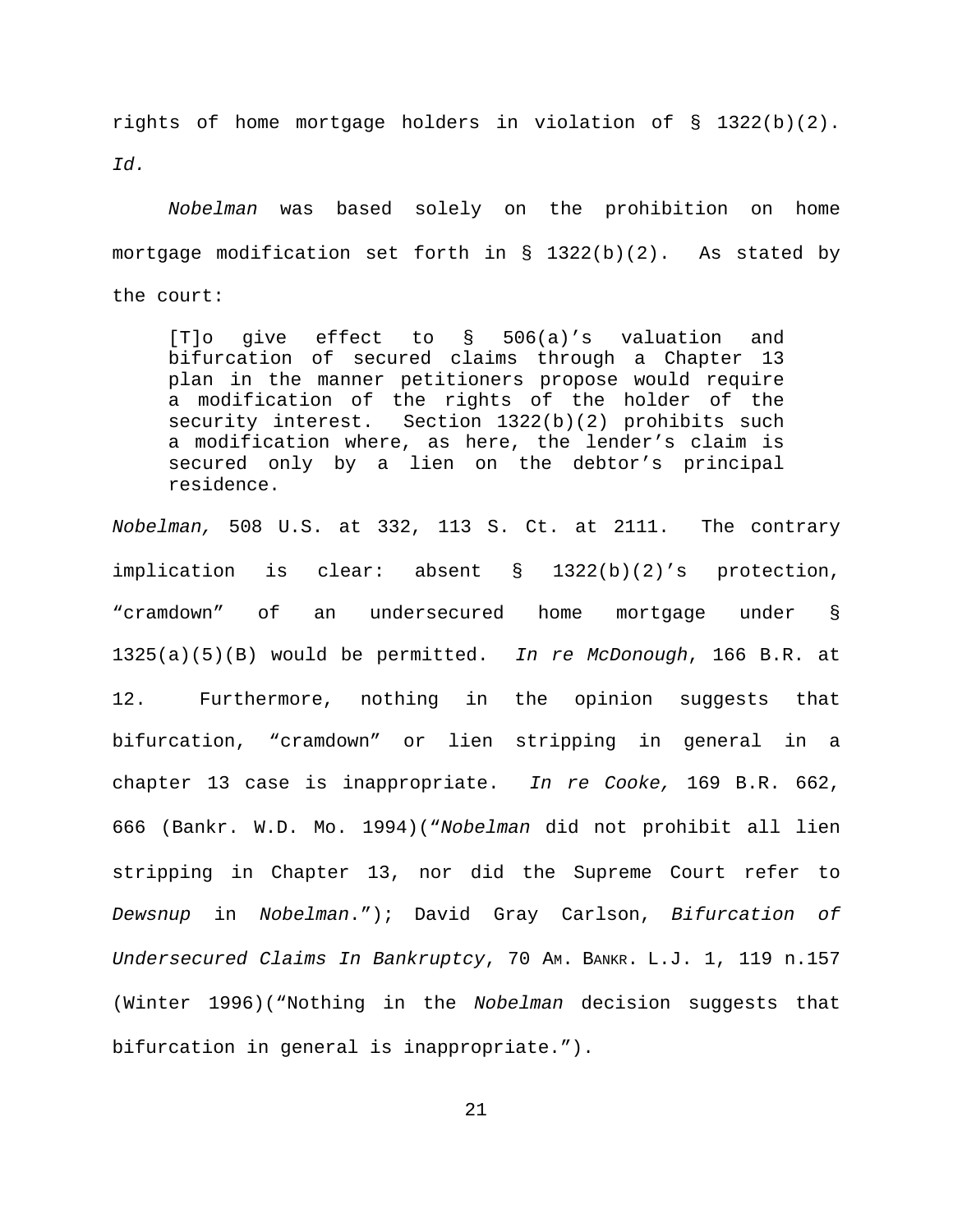Appalachian questions whether Congress would enact legislation overruling, even in part, a U.S. Supreme Court decision without some indication of this intent in the legislation's history. There is support for this position. As noted above, the Supreme Court in *Dewsnup* expressed its reluctance to render any interpretation of the Bankruptcy Code that would "effect a major change in pre-Code practice that is not the subject of at least some discussion in the legislative history," observing that "when Congress amends the bankruptcy laws, it does not write <on a clean slate.'" *Dewsnup*, 502 U.S. at 419, 112 S. Ct. at 779.

Appalachian is correct that the legislative history to §  $1322(c)(2)$  gives no indication that Congress intended to reverse any aspect of *Nobelman*, nor is bifurcation or "cramdown" even addressed. Section  $1322(c)$  in its present form $^{\rm 10}$  was enacted as a part of the Bankruptcy Reform Act of 1994 which became law on October 22, 1994, some sixteen months after the Supreme Court rendered its decision in *Nobelman*. The first subpart of § 1322(c) provides that any default in a lien on the debtor's

 $10$ Section 301 of the Reform Act moved the old subsection (c) of § 1322 to (d) and created the present subsection (c) with its two subparts. *See* Bankruptcy Reform Act of 1994, Pub. L. No. 103-394, § 301, 108 Stat. 4106; *In re Sarkese*, 189 B.R. at 534-35; *In re Sims*, 185 B.R. at 856.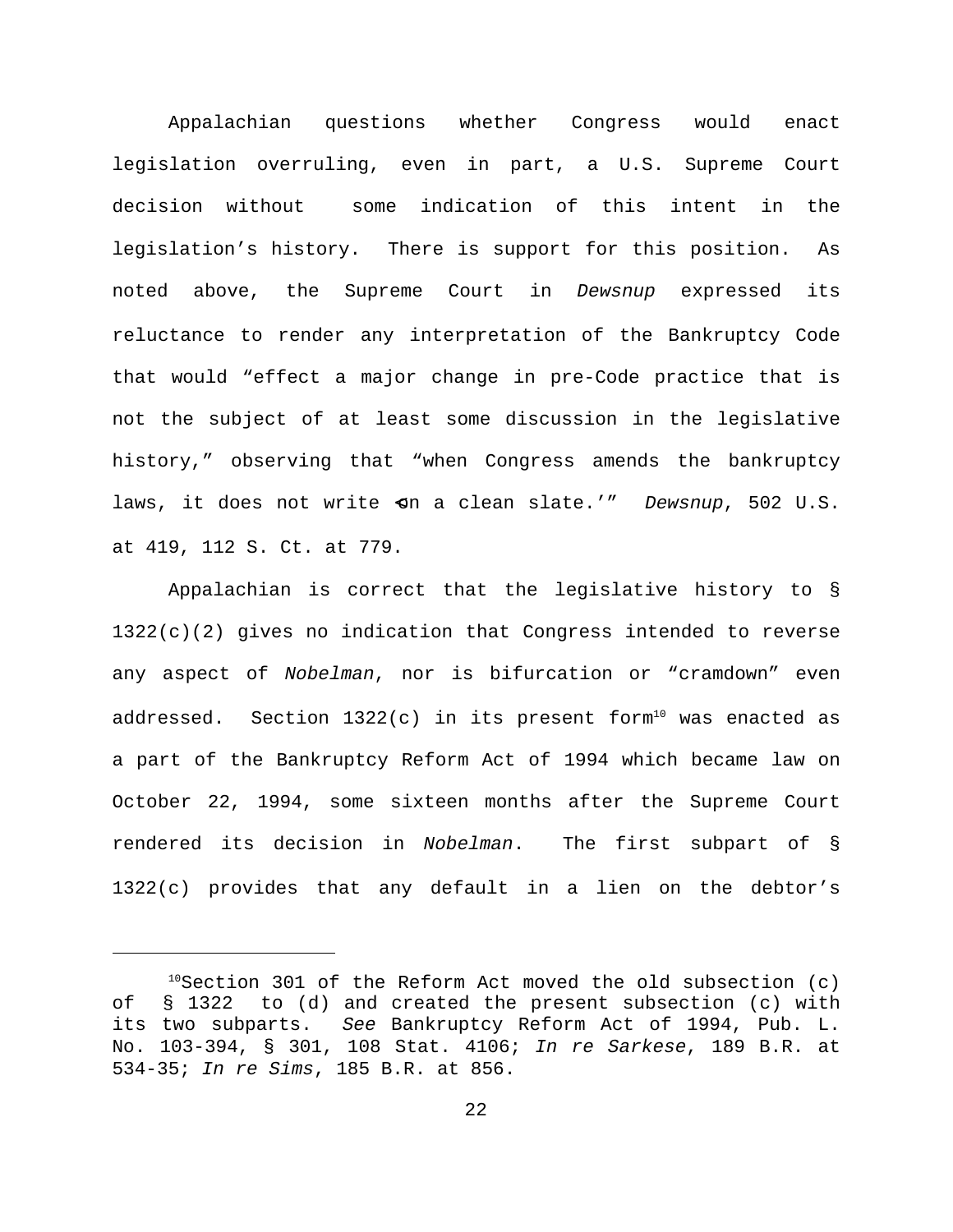principal residence may be cured until such time as the residence is sold at a foreclosure sale, notwithstanding § 1322(b)(2)'s protection of home mortgages or any contrary applicable nonbankruptcy law. The legislative history evidences that the purpose of this provision was to overrule the result in *Matter of Roach*, 824 F.2d 1370 (3rd Cir. 1987), which had held, contrary to previous rulings by other circuits, that the debtor's right to cure was extinguished at the time of the foreclosure judgment, an event which occurs in advance of the foreclosure sale.

With respect to subpart  $(c)(2)$ , the legislative history states only that its enactment will overrule the Third Circuit case of *First National Fidelity Corp. v. Perry*, 945 F.2d. 61 (3rd. Cir. 1991), *rehearing denied* (1991), wherein a chapter 13 debtor had attempted to pay in full over the life of his plan a foreclosure judgment which had been obtained against him prepetition.<sup>11</sup> The *Perry* court had rejected the proposed plan,

 $11$ In this regard, the legislative history to Sec. 301 of the 1994 Bankruptcy Reform Act provides in pertinent part as follows:

The changes made by this section, in conjunction with those made in section 305 of this bill, would also overrule the result in *First National Fidelity Corp. v. Perry*, 945 F.2d 61 (3rd Cir. 1991) with respect to mortgages on which the last payment on the original (continued...)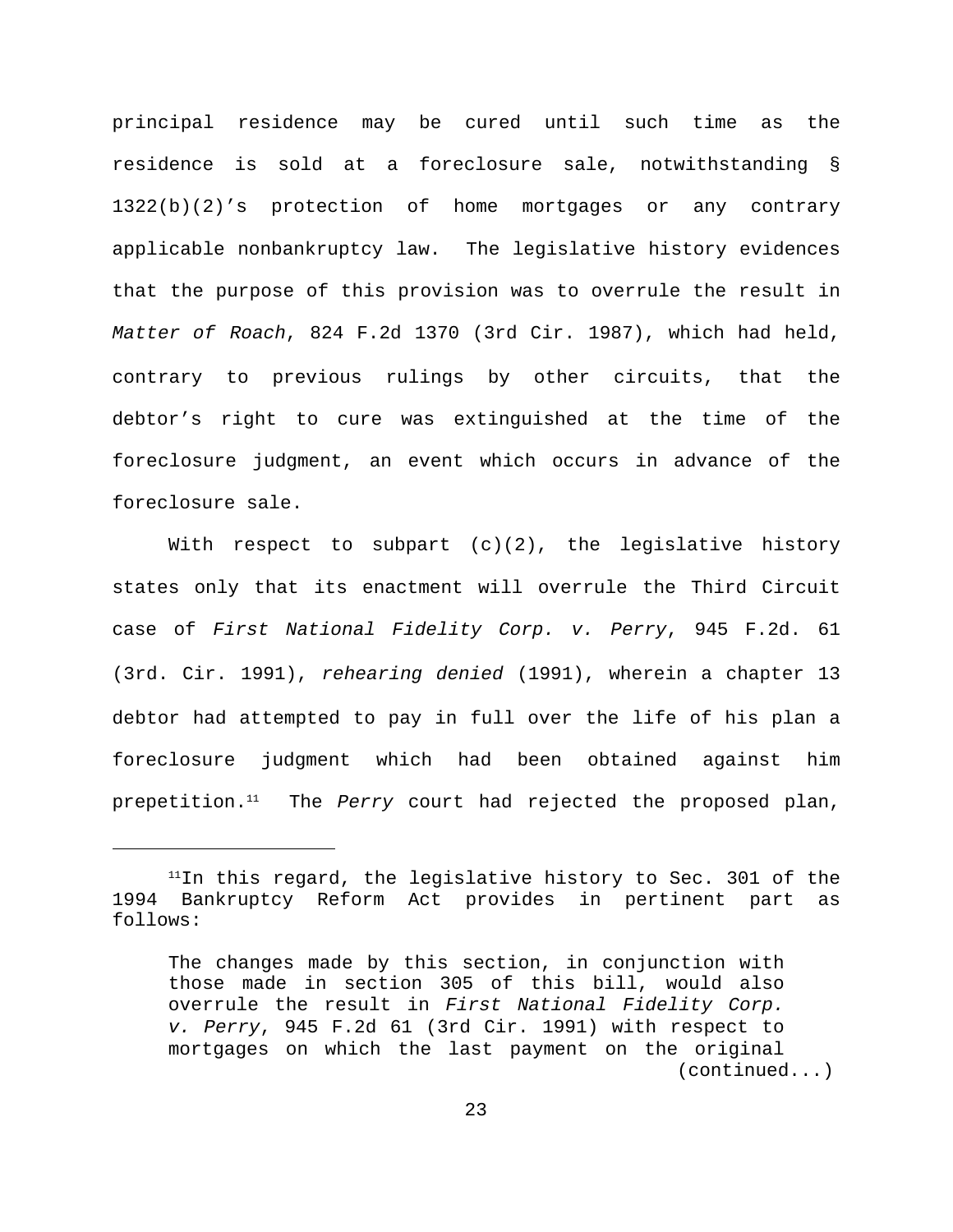concluding that confirmation of such a plan over the claim holder's objection would modify the rights of the holder of a claim secured only by the debtor's principal residence in violation of 11 U.S.C. § 1322(b)(2), since the foreclosure judgment turned the loan into one requiring immediate full payment. *Perry*, 945 F.2d at 65.

The bankruptcy court in *Jones* commented that reference to *Perry*, as support for § 1322(c)(2)'s enactment, is puzzling. *See In re Jones,* 188 B.R. at 282-284 (setting forth detailed account of the legislative history of  $\S$  1322(c)(2)). Section  $1322(c)(2)$  addresses the permissible treatment of a home mortgage claim in cases where the last payment under the terms of the parties' original contract falls due before the end of the plan. *Perry*, however, involved a prepetition default and foreclosure judgment, with the debtor filing chapter 13 to stop

140 CONG. REC. H10,769 (daily ed., Oct. 4, 1994).

 $11$  (...continued)

payment schedule is due before the date on which the final payment under the plan is due. In that case, the Third Circuit held that subsequent to foreclosure judgment, a chapter 13 debtor cannot provide for a mortgage debt by paying the full amount of the allowed secured claim in accordance with Bankruptcy Code section 1325(a)(5), because doing so would constitute an impermissible modification of the mortgage holder's right to immediate payment under section 1322(b)(2) of the Bankruptcy Code.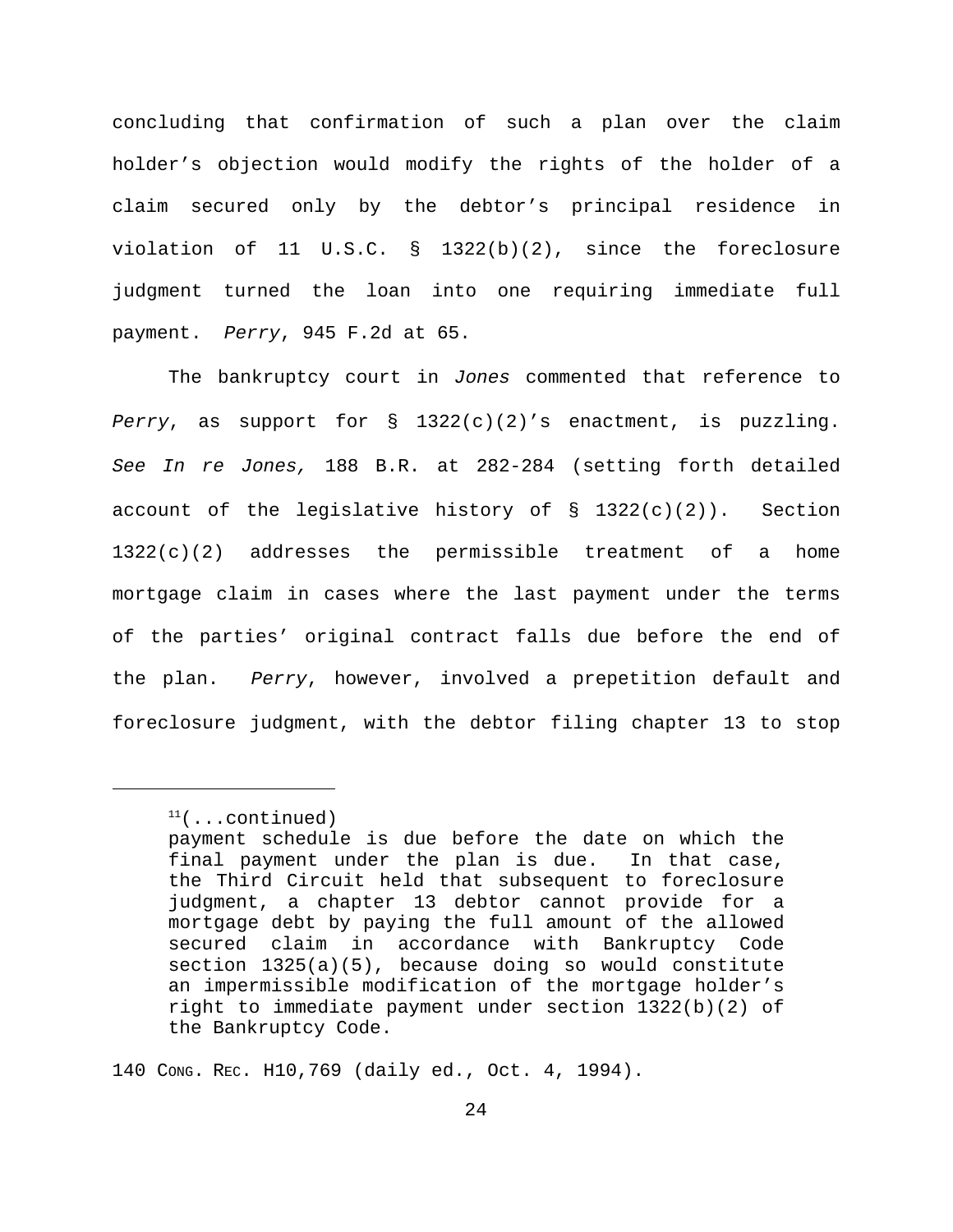the foreclosure sale. There is nothing in *Perry* indicating that the mortgage debt at issue therein would have matured under the original terms of the parties' contract during the life of the debtors' proposed plan. *Id.* at 283. Nor do any facts of *Perry* shed light on the bifurcation question because the loan in *Perry* was fully secured and the debtor was simply seeking to pay the mortgage in full. The lack of correlation between the *Perry* case and the language of § 1322(c)(2) led the *Jones* court to conclude that there is no legislative history for  $\S$  1322(c)(2). *Id.* At a minimum, the legislative history is inconclusive.

The absence of clarity in § 1322(c)(2)'s legislative history and the lack of any indication therein evidencing an intent to overrule *Nobelman* is not determinative. The Supreme Court's refusal in *Dewsnup* to apply a particular meaning to § 506(d) based on the lack of clear legislative intent came into play in interpreting an ambiguous statute. The court expressly noted, however, that "where the language is unambiguous, silence in the legislative history can not be controlling." *Dewsnup*, 502 U.S. at 419-420, 112 S. Ct. at 779. Instead, "judicial inquiry is complete," *Connecticut Nat. Bank v. Germain*, 503 U.S. 249, 254, 112 S. Ct. 1146, 1149 (1992), *on remand*, 988 F.2d 1323 (2nd Cir. 1993); and "the sole function of the courts is to enforce [the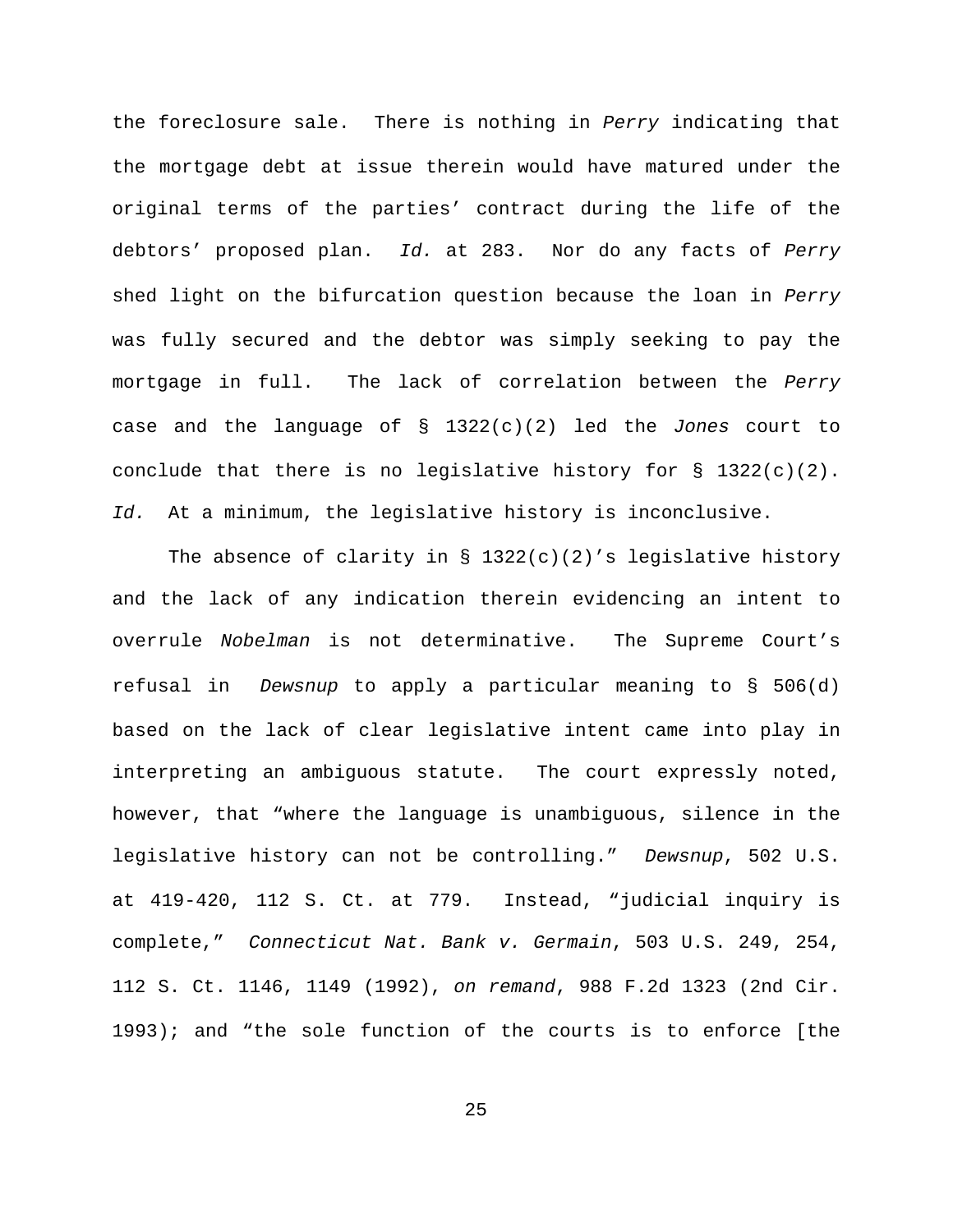plain language of the statute] according to its terms." *In re Sims*, 185 B.R. at 864, *quoting Caminetti*, 242 U.S at 485, 37 S. Ct. at 194; *Ron Pair*, 489 U.S. at 240-41, 109 S. Ct. at 1030 (If a "statutory scheme is coherent and consistent, there is generally no need for a court to inquire beyond the plain meaning of the statute."). The plain meaning of legislation is conclusive "except in the  $\alpha$ are cases in which the literal application of a statute would produce a result demonstrably at odds with the intention of its drafters.'" *Ron Pair*, 489 U.S. at 242, 109 S. Ct. at 1031, *quoting Griffin v. Oceanic Contractors, Inc.*, 458 U.S. 564, 571, 102 S. Ct. 3245, 3250 (1982).

Literal application of § 1322(c)(2) in the manner proposed by the debtors does not produce a result that is "demonstrably at odds with the intention of the drafters." Instead, it only produces a result for which there is no expressed intent in the statute's legislative history. Because § 1322(c)(2)'s plain meaning does not conflict with any stated intention of Congress or run counter to any other section of the Bankruptcy Code, the statute must be applied as written. *See Nixon v. Kent County*, 76 F.3d 1381, 1386 (6th Cir. 1996), *quoting Reves v. Ernst & Young*, 507 U.S. 170, 177, 113 S. Ct. 1163 (1993)("[I]f the statutory language is unambiguous, in the absence of a clearly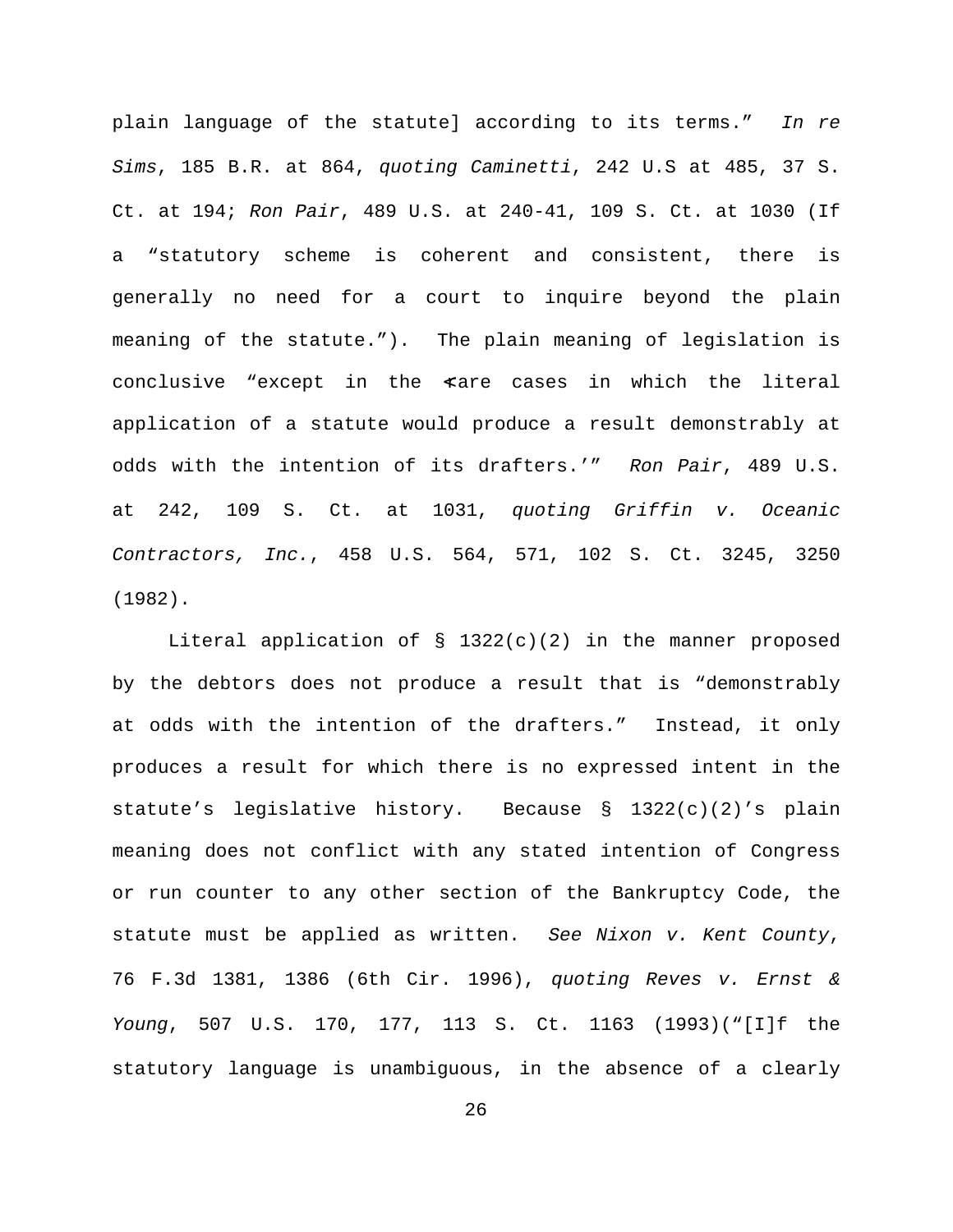expressed legislative intent to the contrary, that language must ordinarily be regarded as conclusive.").

 This court realizes that the literal application of § 1322(c)(2) will permit the "cramdown" of not only short-term home mortgages (less than five years) and balloon payments, but also the traditional long-term mortgages (15, 20, 25, or 30 years) which have less than five years remaining under the terms of the loan.<sup>12</sup> However, if Congress had intended to limit  $\S$ 1322(c)(2) to short-term mortgages or to short-term mortgages that balloon or mature prepetition as Appalachian contends, it could have simply stated so. Congress did not.

Although this is a case of first impression for the courts, the extent of  $\S$  1322(c)(2) has been considered by legal commentators who have uniformly recognized the full impact of § 1322(c)(2)'s enactment. 5 COLLIER ON BANKRUPTCY ¶ 1322.14B (15th ed. 1996)(§ 1322(c)(2) overrules *Nobelman* for certain home mortgages since *Nobelman* was based solely on § 1322(b)(2) to which §

 $^{12}$ Application of § 1322(c)(2) could produce the seemingly inequitable result that a long-term mortgage with five years and one month remaining could not be modified, but a long-term mortgage with four years and eleven months remaining could. The practical impact of § 1322(c)(2) on long-term mortgages, however, is limited. In a typical 20 or 30 year first mortgage, the balance remaining in the last five years of the mortgage will almost always be fully secured and thus, not susceptible to bifurcation. Walter J. Taggart, *An Introduction to the Bankruptcy Reform Act of 1994,* 41 No. 2 PRAC. LAW 55 (March 1995).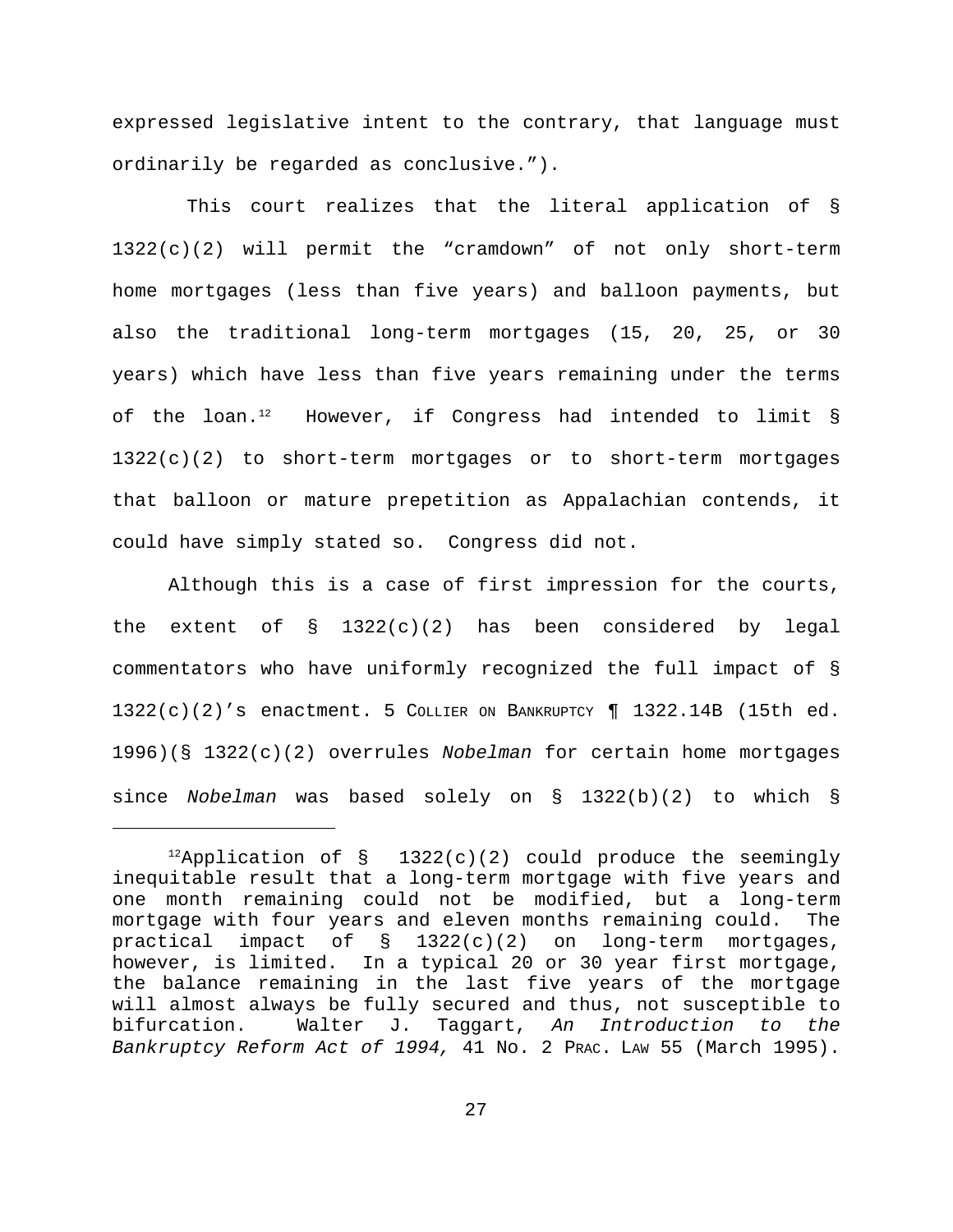1322(c) is an exception); Marianne B. Culhane, *Home Improvement? Home Mortgages and the Bankruptcy Reform Act of 1994*, 29 CREIGHTON L. REV. 467, 490 (1996)(the plain language of § 1322(c)(2) would allow lien stripping of mortgages falling within its context, although it is unclear whether this was Congress' intent); Julia Patterson Forrester, *Mortgaging the American Dream: A Critical Evaluation of the Federal Government's Promotion of Home Equity Financing*, 69 TUL. L. REV. 373, 451 (Dec. 1994) (§ 1322(c)(2) will permit lien stripping of a short term home equity loan in those cases in which the amount of the debt exceeds the value of the home); Walter J. Taggart, *An Introduction to the Bankruptcy Reform Act of 1994*, 41 No. 2 PRAC. LAW. 55 (March 1995) (because  $\S$  1322(c)(2) provides that "stub" mortgages may be modified pursuant to § 1325(a)(5), the basic provision governing how a chapter 13 plan must treat allowed secured claims, the lien on the unsecured portions of these types of loans will be stripped).

## III.

This court having determined that the value of the collateral in which Appalachian has an interest is \$11,426.46 (the difference between the value of the debtors' real property and the amount of the first mortgage) and that  $\S$  1322(c)(2)